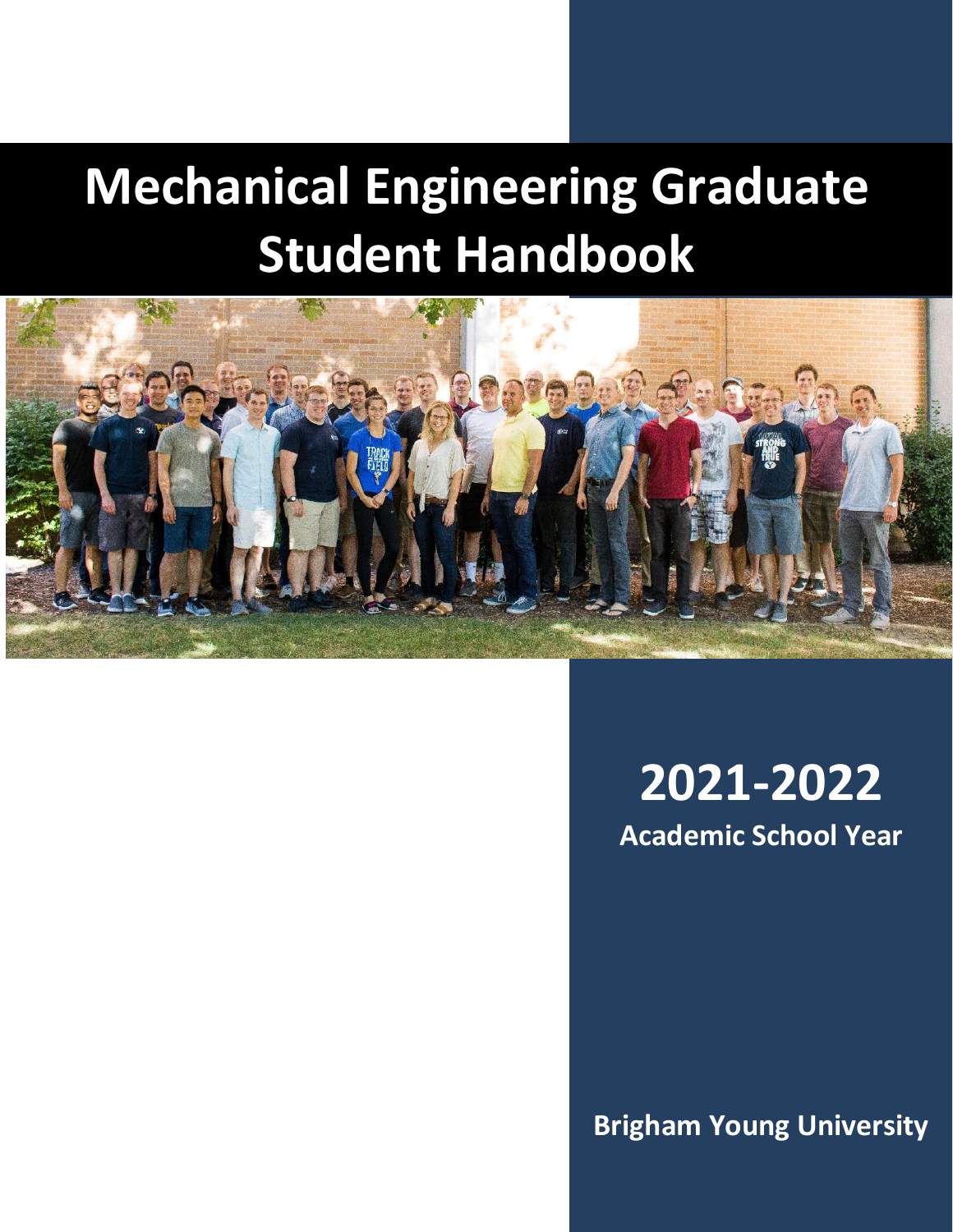## **Contents**

| <b>NEW STUDENT ORIENTATION MANUFARY CONTROL STUDENT ORIENTATION</b> |
|---------------------------------------------------------------------|
|                                                                     |
|                                                                     |
|                                                                     |
|                                                                     |
|                                                                     |
|                                                                     |
|                                                                     |
|                                                                     |
|                                                                     |
|                                                                     |
| BIANNUAL EVALUATIONS ENTIRE AND THE RESERVE BLANNUAL EVALUATIONS    |
| DEFEND AND SUBMIT PROSPECTUS-PHD PROGRAM ONLY                       |
|                                                                     |
|                                                                     |
|                                                                     |
|                                                                     |
|                                                                     |
|                                                                     |
|                                                                     |
|                                                                     |
|                                                                     |
|                                                                     |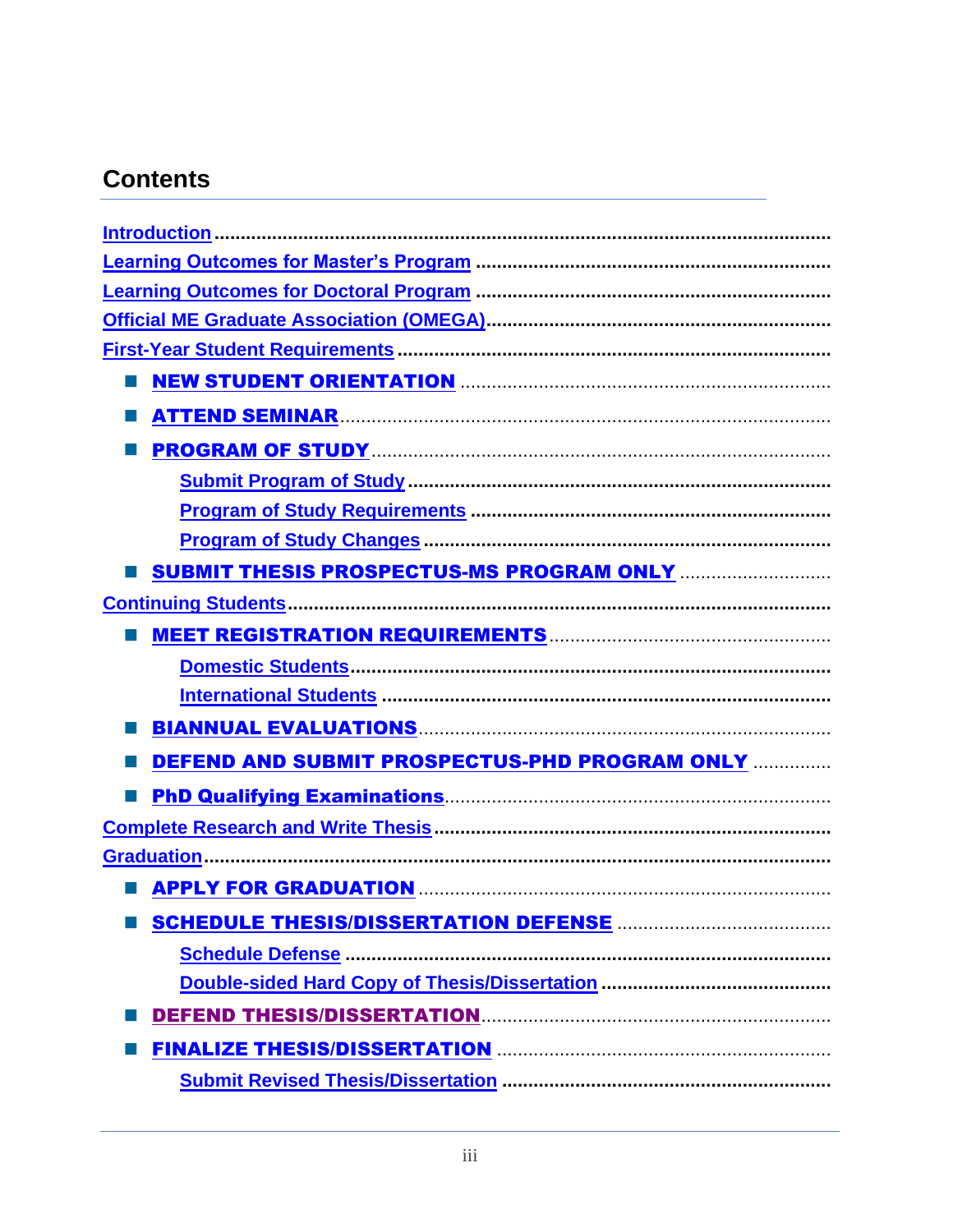| <b>Submit ETD to ProQuest Website-PhD Student Only </b>                            |
|------------------------------------------------------------------------------------|
| <b>Submit Survey of Earned Doctorates-PhD Student Only </b>                        |
|                                                                                    |
|                                                                                    |
| <b>WALK FOR COMMENCEMENT AND CONVOCATION MALK FOR COMMENCEMENT AND CONVOCATION</b> |
|                                                                                    |
|                                                                                    |
|                                                                                    |
|                                                                                    |
|                                                                                    |
|                                                                                    |
|                                                                                    |
|                                                                                    |
|                                                                                    |
|                                                                                    |
|                                                                                    |
|                                                                                    |
|                                                                                    |
|                                                                                    |
|                                                                                    |
| <b>FORMATTING GUIDELINES FOR THESIS/ DISSERTATION</b>                              |
|                                                                                    |
|                                                                                    |
|                                                                                    |
|                                                                                    |
|                                                                                    |
|                                                                                    |
|                                                                                    |
|                                                                                    |
|                                                                                    |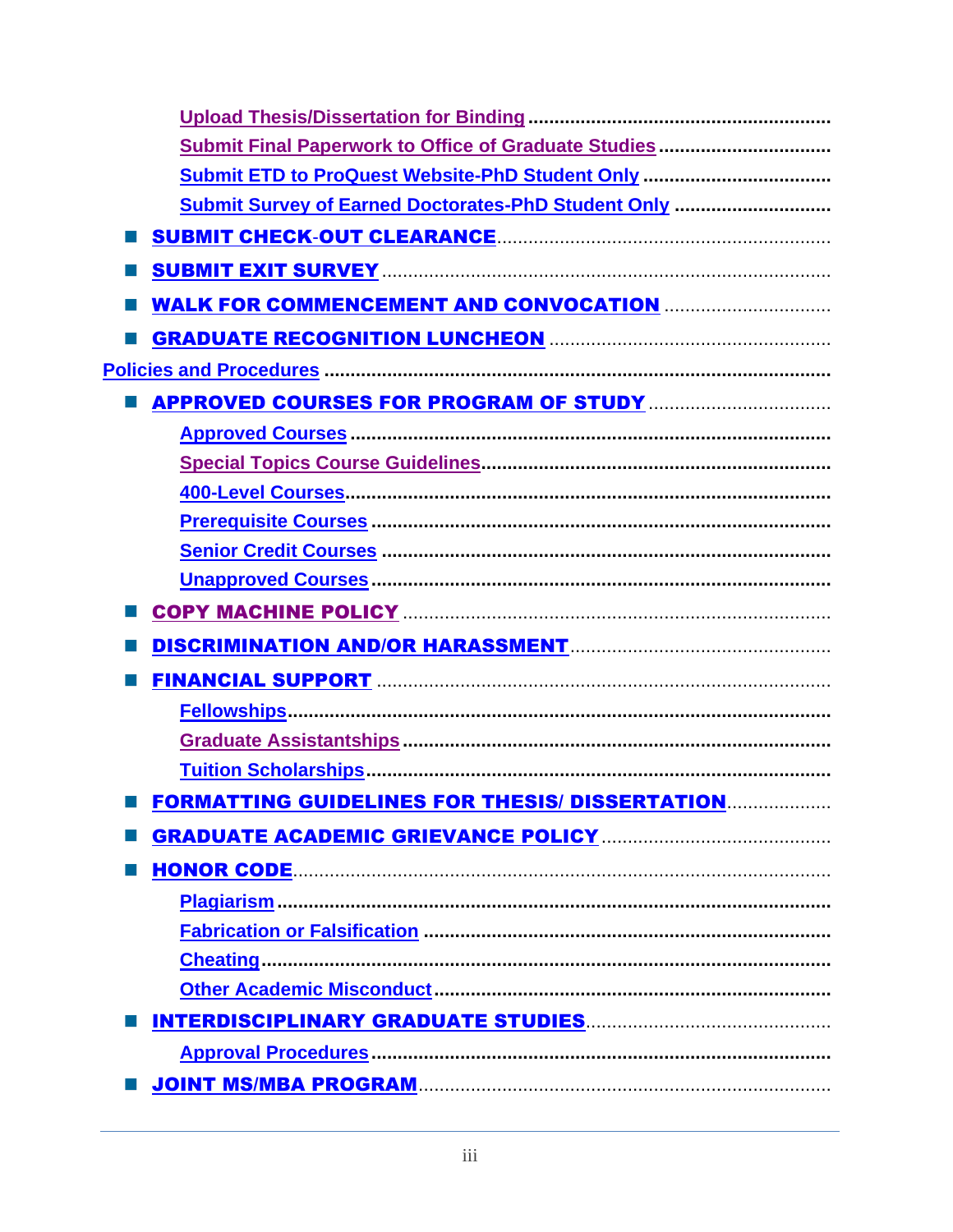- **PROSPECTUS PROCEDURES FOR THESIS/DISSERTATION.................**
- **PROVISIONAL ADMISSION TO MS/PHD PROGRAM ............................**
- **UNIVERSITY POLICY REGARDING TEACHING AND RESEARCH** ASSISTANTS ........................................................................................................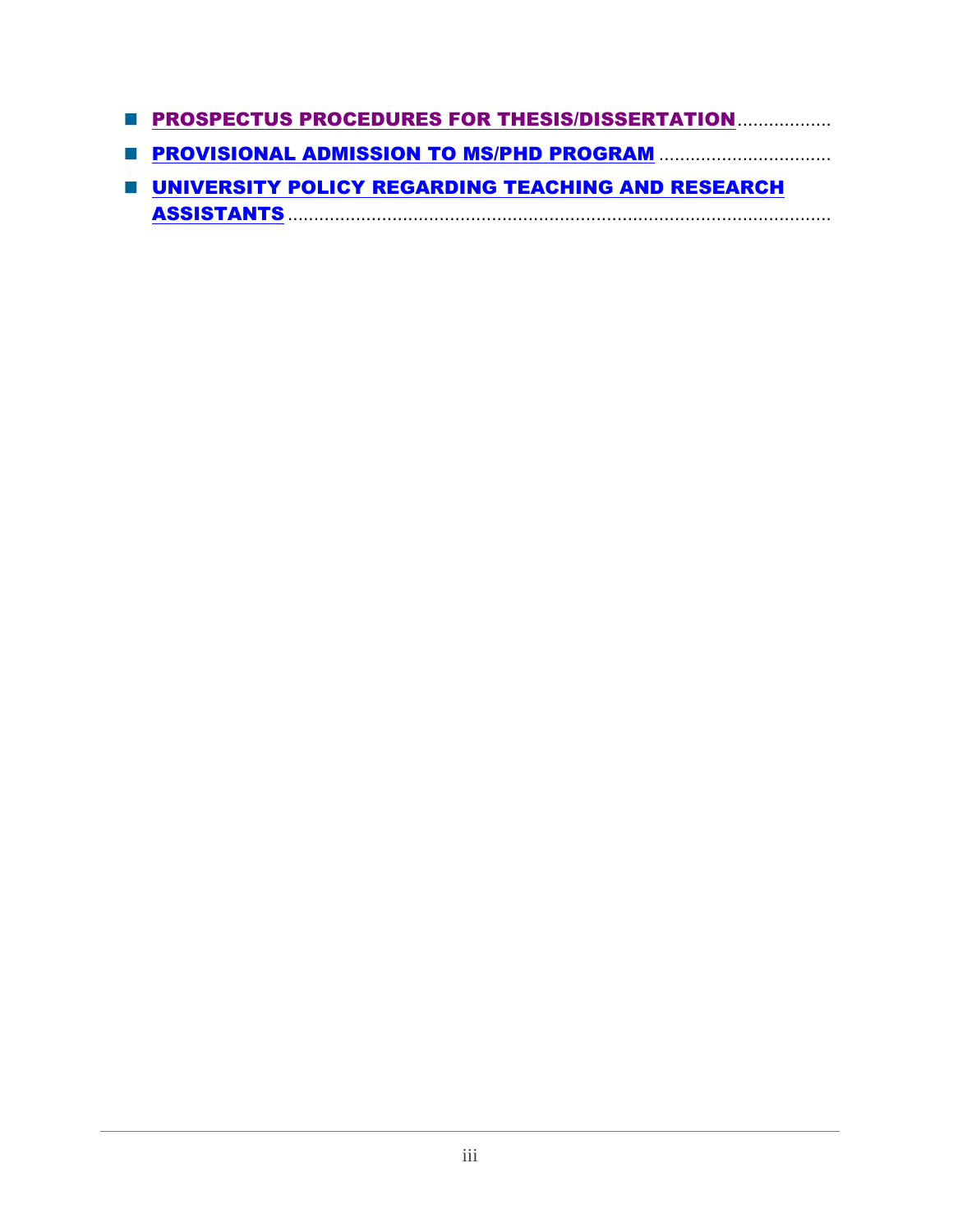## **Introduction**

This student handbook is a summary of policies and procedures that MS and PhD candidates are expected to know and follow while pursuing a graduate degree in the Department of Mechanical Engineering.

However, it does not cover every conceivable situation. Students are encouraged to be proactive and discuss any potential problems, concerns, or special circumstances with their Graduate Committee Chair (Advisor), the Graduate Program Manager, or the Graduate Coordinator.

> Janelle Harkness, Graduate Program Manager 360-S EB 801-422-1650 jharkness@byu.edu

Anton E. Bowden, Graduate Coordinator 350-K EB 801-422-4760 abowden@byu.edu

## **Learning Outcomes for Master's Program**

MS Graduates from the Department of Mechanical Engineering will:

- 1. Subject Mastery: Develop an understanding of a sub-discipline of mechanical engineering sufficient to practice as an influential mechanical engineer.
- 2. Independent Research: The ability to perform and assess research which creates new knowledge or advances the state-of-the-art.
- 3. Communication: Persuasive technical writing and oral presentation skills.
- 4. Perspective: An understanding of how their work technically and ethically affects their sponsor, sub-discipline, and society.
- 5. Impact: The desire, faith, and persistence to seek out and solve meaningful technical and societal challenges.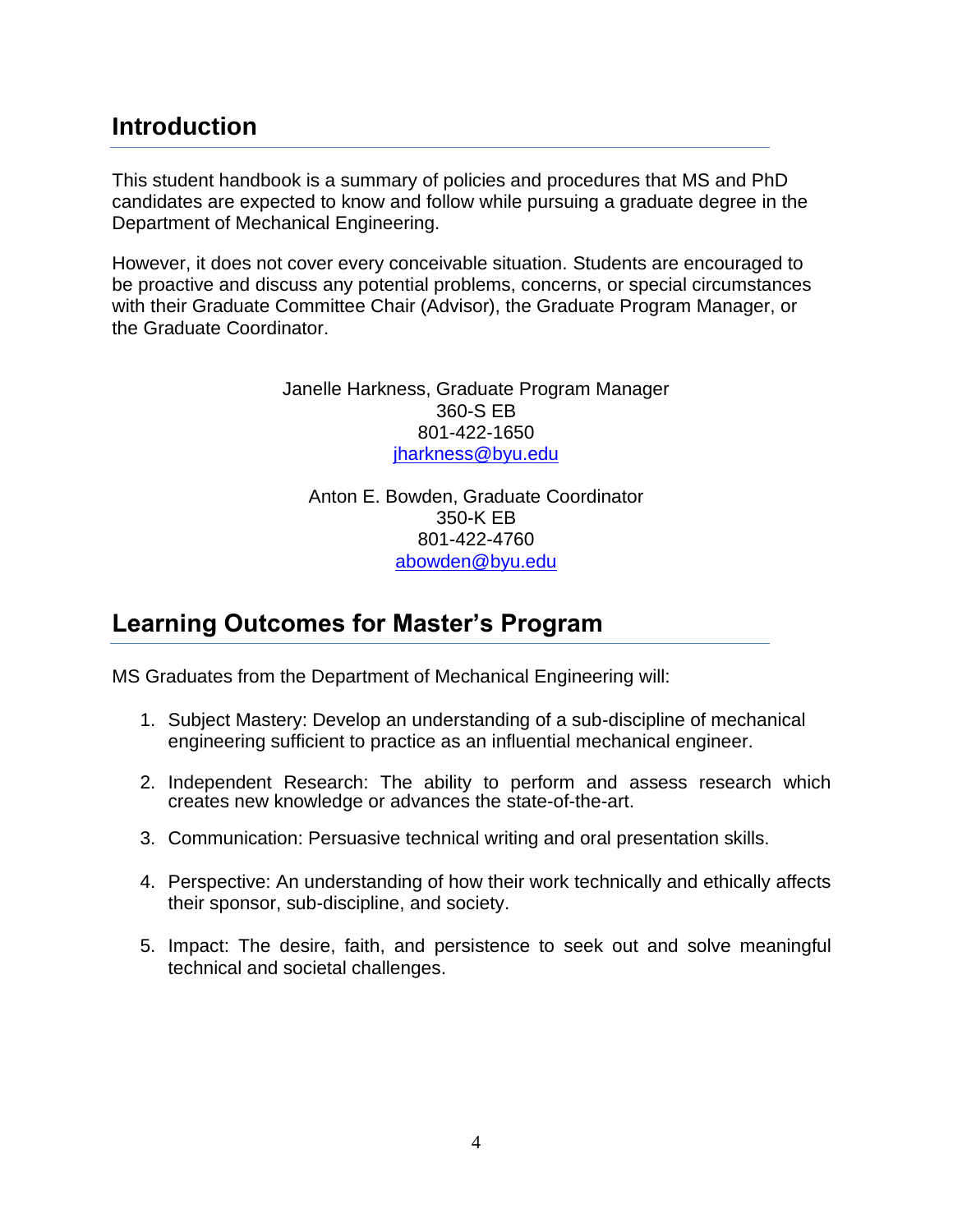## **Learning Outcomes for Doctoral Program**

Graduates from the PhD Program in Mechanical Engineering will develop themselves both spiritually and intellectually and demonstrate:

- 1. Subject Mastery: In depth understanding of a sub-discipline of mechanical engineering, combined with understanding of related subjects sufficient to practice as an influential mechanical engineer.
- 2. Independent Learning: The ability to independently study and learn new information that increases depth and breadth of technical knowledge.
- 3. Independent Research: The ability to plan, perform and assess research which creates new knowledge or advances the state-of-the art.
- 4. Communication: Persuasive technical writing and oral presentation skills evidenced by presentation and publication in peer-reviewed venues.
- 5. Perspective: An understanding of how their work technically and ethically affects their sponsor, sub-discipline, and society.
- 6. Influence: The ability to clearly guide, advise, teach and work with others in technical endeavors.
- 7. Impact: The desire, faith and persistence to seek out and solve meaningful technical and societal challenges.

## **Official ME Graduate Association (OMEGA)**

OMEGA is the official graduate student organization in the Department of Mechanical Engineering. Students enrolled in BYU's Mechanical Engineering Graduate Programs and their spouses are automatic members of OMEGA; however, participation is not mandatory. Other eligible members include Mechanical Engineering Faculty, Staff, and their spouses.

As a graduate student voice of the Department of Mechanical Engineering, OMEGA's mission is to promote, develop, and support the professional, social, and emotional wellbeing of its students by:

- Offering opportunities for professional development,
- Creating an environment for social interaction, and
- Advocating graduate student interests to the Department of Mechanical Engineering.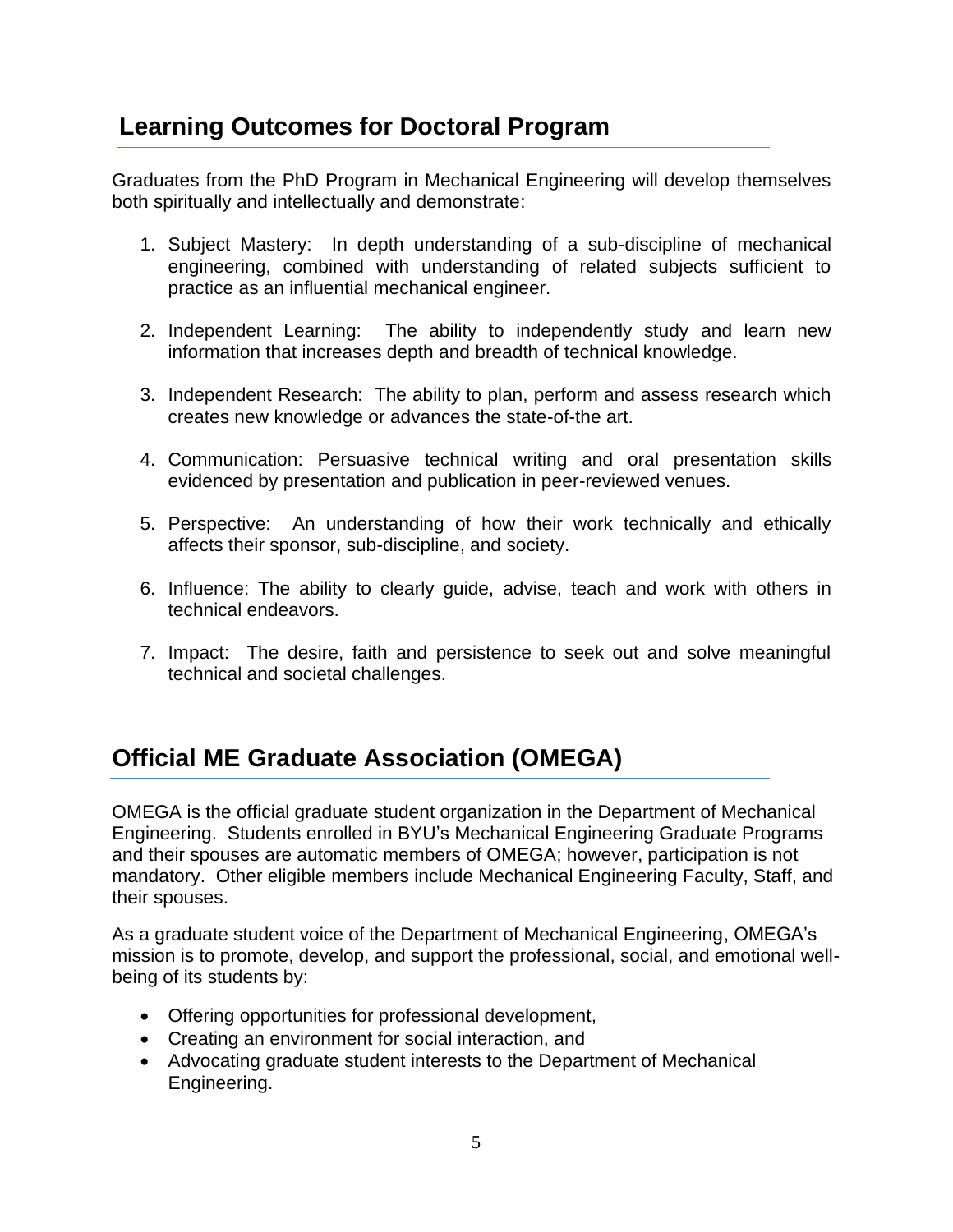## **First-Year Student Requirements**

In addition to completing the following requirements, *first year students must also meet minimum registration requirements***,** *receive biannual evaluations, and begin researching and writing their thesis* as described in the "Continuing MS Student" section of this handbook.

## **NEW STUDENT ORIENTATION**

At the beginning of Fall and Winter semesters, the Department of Mechanical Engineering offers an orientation to help new students familiarize themselves with graduate program requirements. Students are required to attend. If a student cannot attend, he/she should contact the graduate program manager. New Student Orientation is always held the first Monday of Fall and Winter semesters at 4pm in 256 Clyde Building.

## ATTEND SEMINAR

The ME Department Graduate Seminar Series is held during Fall and Winter semesters only. All graduate students are required to attend 8 seminars from this series each semester for two semesters, ideally during the first year of their graduate program. A maximum of 2 seminars each semester may be substituted from:

- The Weidman Center Leadership Seminar Series
- The College Lecture Series
- Graduate Seminars within the Colleges of Engineering and Technology, Physical and Mathematical Science, and Life Sciences
- Mechanical Engineering MS or PhD candidate's thesis or dissertation defense.

Students do not need to register for seminar; however, they should record their attendance in the Seminar Learning Suite Community. All ME graduate students are automatically part of this community. Seminar is held on Mondays at 4pm in 256 CB. Please note, New Student Orientation *DOES NOT* count towards the seminar requirement.

## SELECT A COMMITTEE

Failure to select a committee by the program deadline will result in an unfavorable biannual evaluation.

- MS Program: Committee selection and approval is due the student's first semester
- PhD Program: Committee selection and approval is due the student's second semester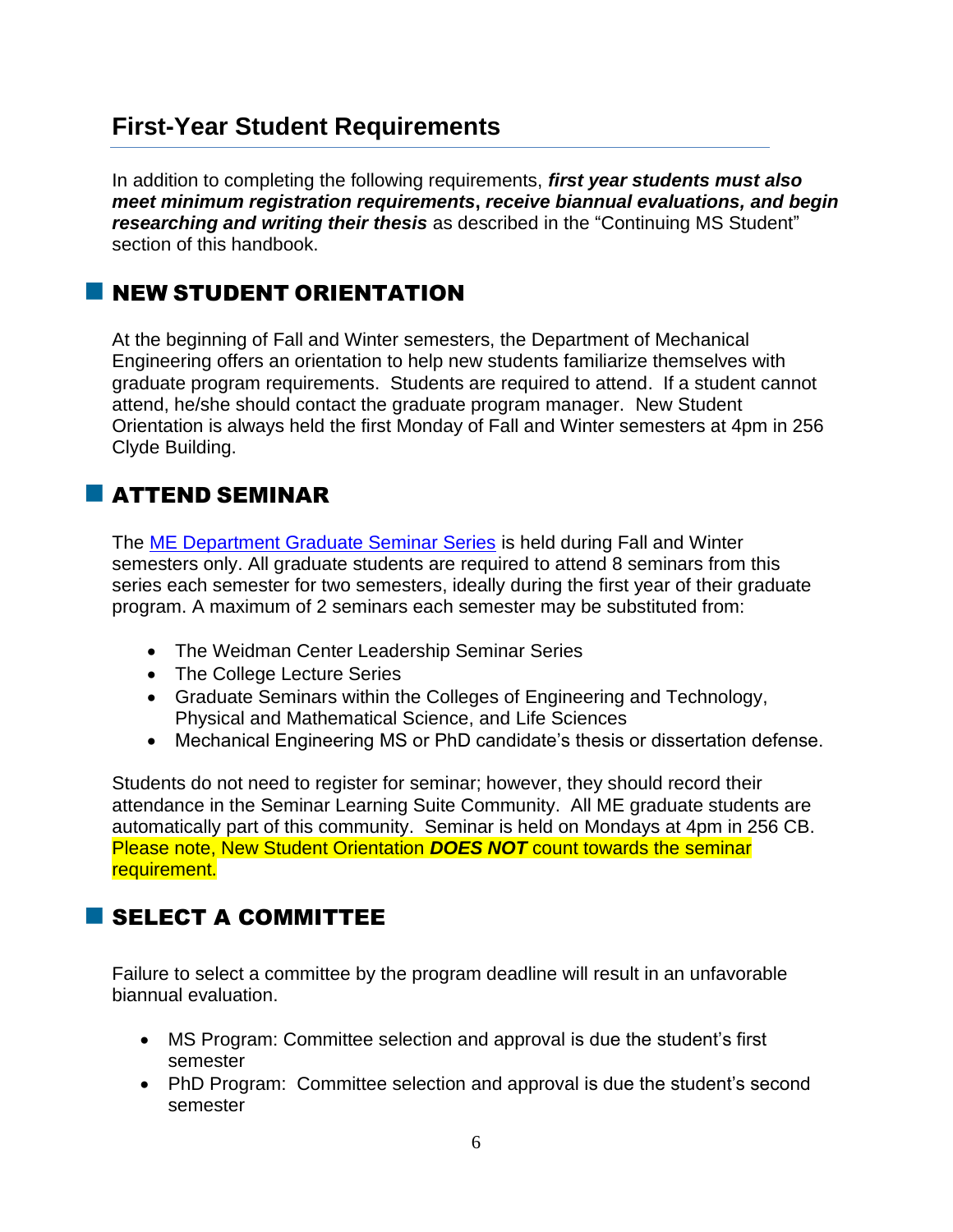The graduate committee chair (advisor) will be selected from the Department of Mechanical Engineering with the exception of students enrolled in Interdisciplinary Graduate Studies.

Students should work with their graduate committee chair (advisor) in selecting other members of their graduate committee. All graduate committee members should have Graduate Faculty Status. In addition, graduate committee members should have a background that will be helpful in contributing to or evaluating the student's research. All graduate committee members will assist in advising the student concerning course work, degree requirements, and research.

MS Program: 2 additional committee members must be identified PhD Program: 3 addition committee members must be identified. Of the 4 committee members 2 must be from the Mechanical Engineering Department.

On occasion, it may be desirable to include a professional who may not be on faculty at BYU, i.e., someone who has documented substantial and consequential research effort in a specific area. Such graduate committee members are approved through petition or are unofficial members of the committee in addition to the required committee members. The student should discuss this option with the Graduate Program Manager.

Students will create their graduate committee online. However, the online approval process should not replace student interaction with desired committee members. Students should meet with potential graduate committee members before submitting the online invitation for faculty to serve on his/her committee. Faculty members will decline an invitation to serve on a committee if he/she has not discussed it with the student.

It is the student's responsibility to follow up with unaccepted invitations and to be proactive in making sure their committee selection is completed by the program deadline. If there is a problem, the student should discuss it with the Graduate Program Manager before the program deadline.

For step-by-step instructions on how to create a graduate committee online, click here.

Please note, after your graduate committee approves committee membership, the ME Graduate Program Manager must give final approval for this requirement to be completed.

#### **Graduate Committee Changes**

Students may change their committee members at anytime during their graduate program. However, all changes must be approved by the student's graduate committee and the graduate program manager.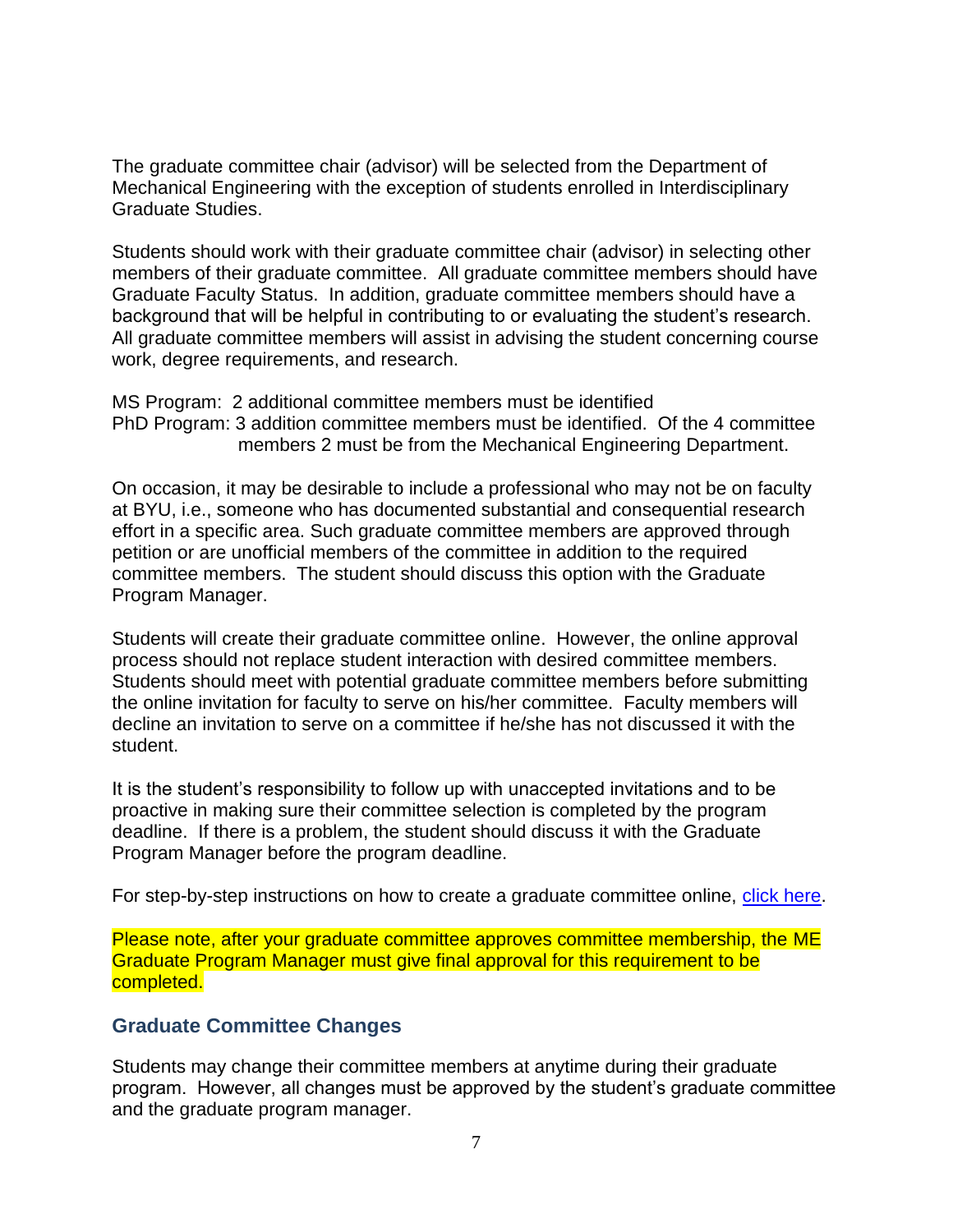Students will make graduate committee changes online. For step-by-step instructions on how to change a Graduate Committee, click here.

Please note, students can add a new graduate committee member but they cannot remove a member. To remove a graduate committee member, please contact the ME Graduate Program Manager.

## **PROGRAM OF STUDY**

#### **Submit Program of Study**

It is important for students to submit a Program of Study. In consultation with their graduate committee chair (advisor), students will identify a proper course of study that supports their specific interests and lead to a timely graduation.

Failure to submit a Program of Study by the program deadline will result in an unfavorable biannual evaluation.

- MS Program: Program of Study is due the student's first semester
- PhD Program: Program of Study is due the student's second semester

#### **Program of Study Requirements**

#### *MS Program Coursework*

A total of 30 hours is required to complete the degree.

- 24 credit hours of coursework, 12 credit hours must be Mechanical Engineering coursework (*See Policies and Procedures 5: Approved Courses for Program of Study*).
- 6 credit hours of thesis research (ME EN 699R).

Students must have a 3.0 GPA on their program of study courses. In no instance is D credit accepted.

#### *PhD Program Coursework*

*For students with an approved MS degree*:

A minimum of 36 credit hours is required to complete the degree.

• 18 credit hours of graduate-level coursework (500-level or above), 9 credit hours must be Mechanical Engineering coursework (*See Policies and Procedures 5: Approved Courses for Program of Study*).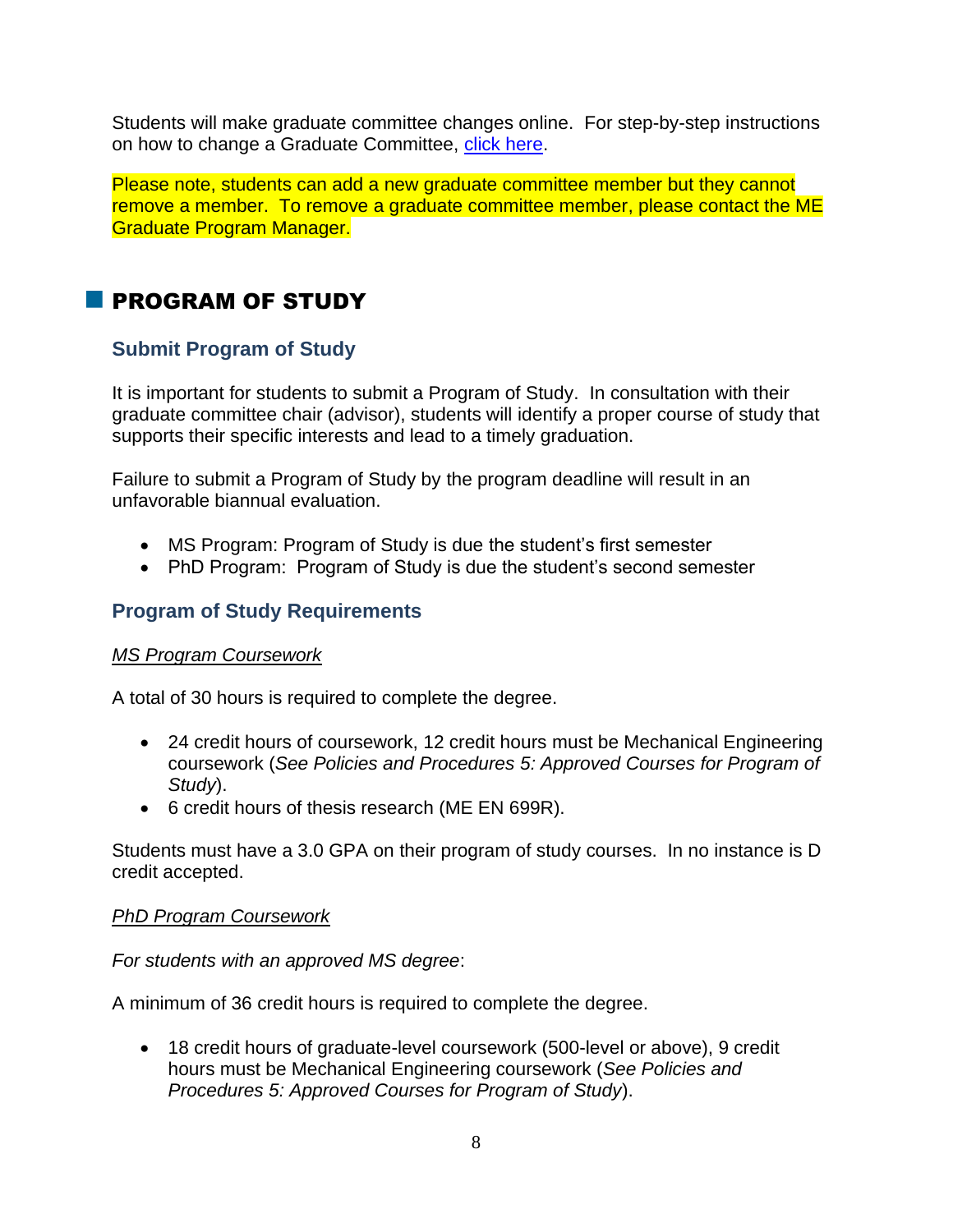• 18 credit hours of dissertation research (ME EN 699R).

#### *For students with an approved BS degree*:

A minimum of 54 credit hours is required to complete the degree.

- 36 credit hours of graduate-level coursework (500-level or above), 12 credits must be Mechanical Engineering coursework (*See Policies and Procedures 5: Approved Courses for Program of Study*).
- 18 credit hours of dissertation research (ME EN 699R).

Students must have a 3.0 GPA on their program of study courses. In no instance is D credit accepted.

#### *MS Program Transfer Credits*

Courses may be transferred from another university under the following circumstances:

- It must be acceptable to the graduate committee during the first semester in the program;
- It must be a graduate level number;
- It may be no more than 25% of the graduate program;
- It cannot be conferences, workshops, correspondence, home study, etc.
- It must be a B grade or better.

#### *PhD Program Transfer Credits*

Courses may be transferred from another university under the following circumstances:

- Must be acceptable to the graduate committee during the second semester in the program.
- Must be a graduate level number;
- Cannot exceed 6 credits;
- Cannot be conferences, workshops, correspondence, home study, etc.
- Must be a B grade or above.

#### *Graduate Committee Program of Study Online Approval*

The Program of Study must be approved online by the student's graduate committee. Final approval will be given by the ME Graduate Program Manager in consultation with the Graduate Coordinator. All coursework will be approved on the basis of how to best fulfill research needs, career goals, and to best maintain the integrity of the mechanical engineering program.

Students will create their program of study online. It is the student's responsibility to follow up with committee member approvals and to be proactive in making sure their program of study is completed by the program deadline. If there is a problem, the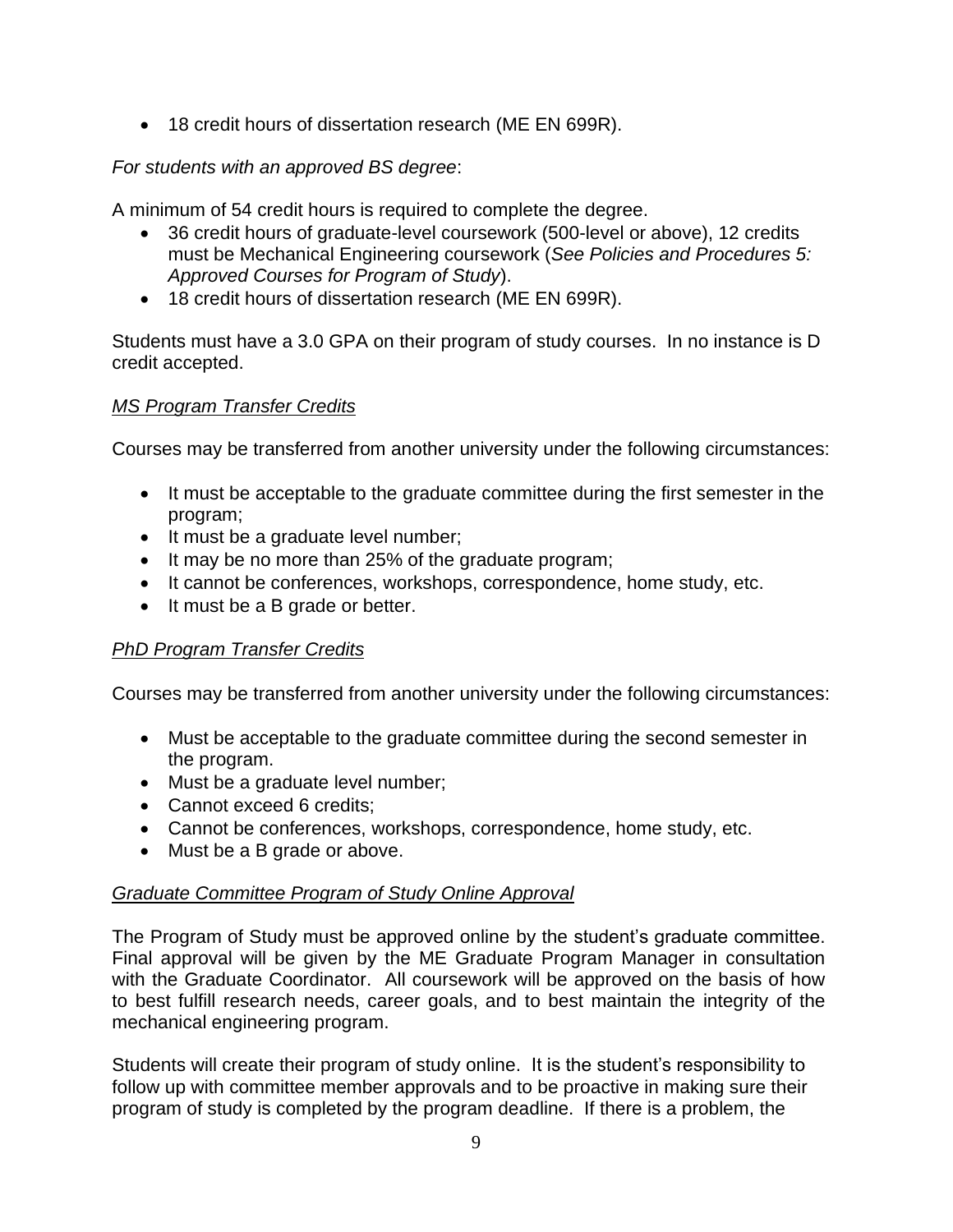student should discuss it with the Graduate Program Manager before the program deadline.

For step-by-step instructions on how to create a program of study online, click here.

Please note, when adding coursework, courses will be listed as "electives." After the student's committee approves the program of study, the ME Graduate Program Manager will give final approval and change all courses from "elective" to "major."

#### **Program of Study Changes**

Students may change their Program of Study courses online at anytime during their graduate program. However, all coursework must be approved online by the student's graduate committee and the graduate program manager **BEFORE** the student takes a course.

For step-by-step instructions on how to create a program of study online, click here.

Please note, after a program of study is approved, a student cannot remove courses from it. To remove courses, contact the ME Graduate Program Manager. Students may always add courses to their program of study and request approval from their graduate committee.

## SUBMIT THESIS PROSPECTUS-MS PROGRAM ONLY

The prospectus must be submitted by the end of the second semester. For a prospectus outline, see Graduate Student Resources. Upon completing the prospectus, students will be granted post-prospectus status and receive an accompanying pay-raise, if applicable.

The purpose of the prospectus is the following:

- To define the scope of the thesis project.
- Establish the minimum requirements for completion of the thesis and helps prevent the student from undertaking an unrealistic project.
- When written early in the program, the prospectus provides focus that will help expedite completion of the thesis.

A student's prospectus must be reviewed by the student's committee. For review, the student can either upload their prospectus online via the "Inline Option" on the Graduate Progress website or the review can be external using Adobe Reader, Box, or email. The student should discuss with his/her advisor about what option is preferable. Regardless of how the prospectus is reviewed, the prospectus must receive online approval by the student's committee.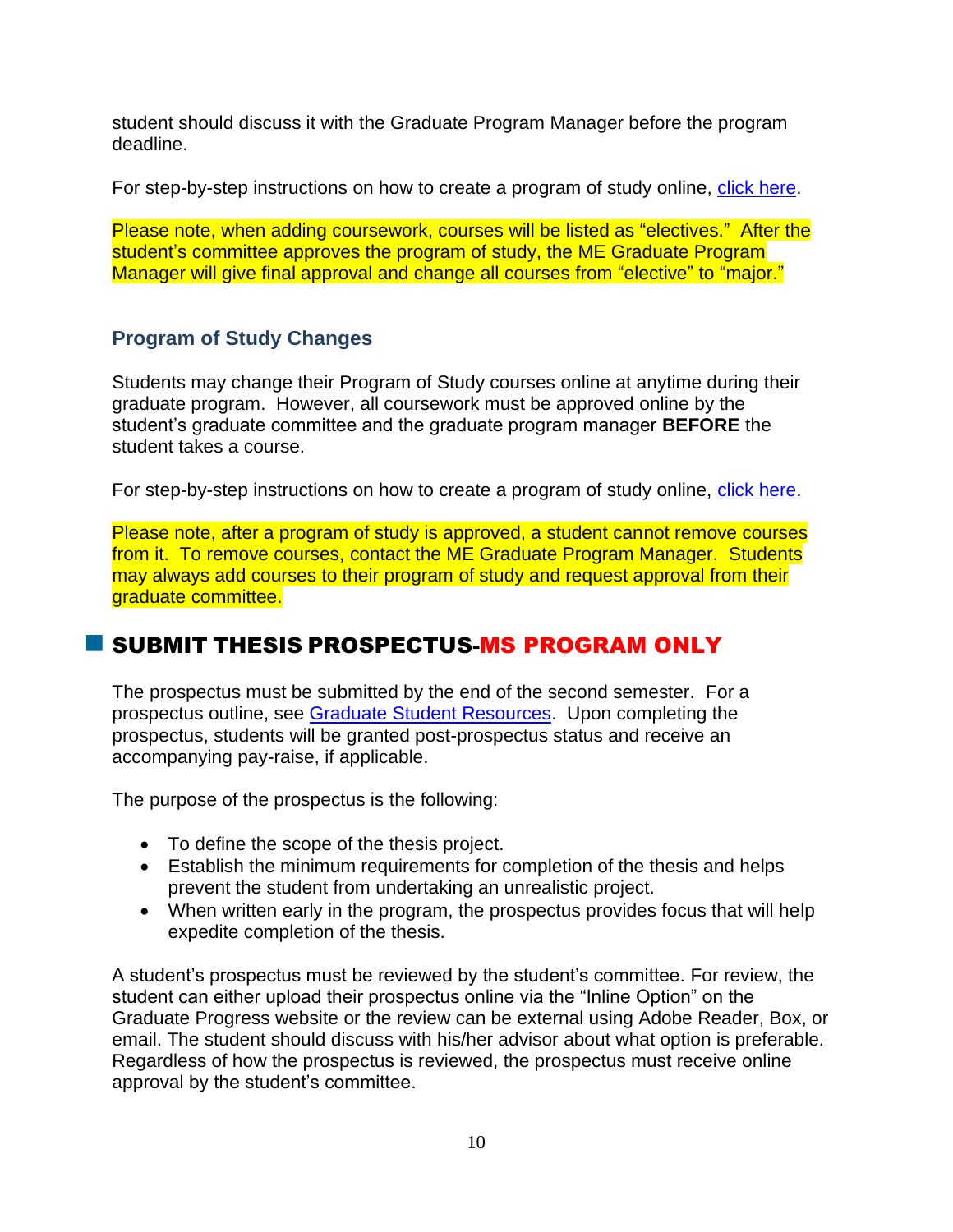It is the student's responsibility to follow up with his/her committee about reviewing and approving their prospectus. The student should be proactive in making sure their prospectus is completed by the program deadline. If there is a problem, the student should discuss it with the Graduate Program Manager before the program deadline.

Failure to submit a prospectus by the end of the second semester will result in an unfavorable biannual evaluation. In addition, if the prospectus is not submitted on a timely basis funding may be temporarily withheld. A prospectus defense may be held at the request of the graduate committee.

For step-by-step instructions on how to use the online review system and how to get online prospectus committee approval, click here.

## **Continuing Students**

## MEET REGISTRATION REQUIREMENTS

#### **Domestic Students**

To maintain graduate student status, domestic students should meet the following *minimum* requirements. Please note, these are only minimum requirements. If you have deferred student loans, current student loans, or grant funding, etc. please check the enrollment requirements.

- 1. Register for a *minimum* of 2 credit hours in the semester of their admission (fall or winter).
	- If a student is admitted to fall semester and receives approval to begin spring or summer term, they must take 2 credits in the term they begin.
- 2. Following the semester of admission, students must continue to register for a *minimum* of 2 credits per semester. Spring/summer terms are considered one semester. It is recommended that credit hours be split up: 1 credit for spring term and 1 credit for summer term.
- 3. Register for a *minimum* of six credit hours in an academic year. If a student fails to register for a minimum of six credit hours in an academic year, he/she will be dropped from their graduate program. *NOTE:* Credit hours will not count towards the six credit hour minimum if a student receives a D grade or withdraws.
- 4. Distribute research credit hours (ME EN 699R) reasonably throughout the graduate program, concurrent with the research being conducted.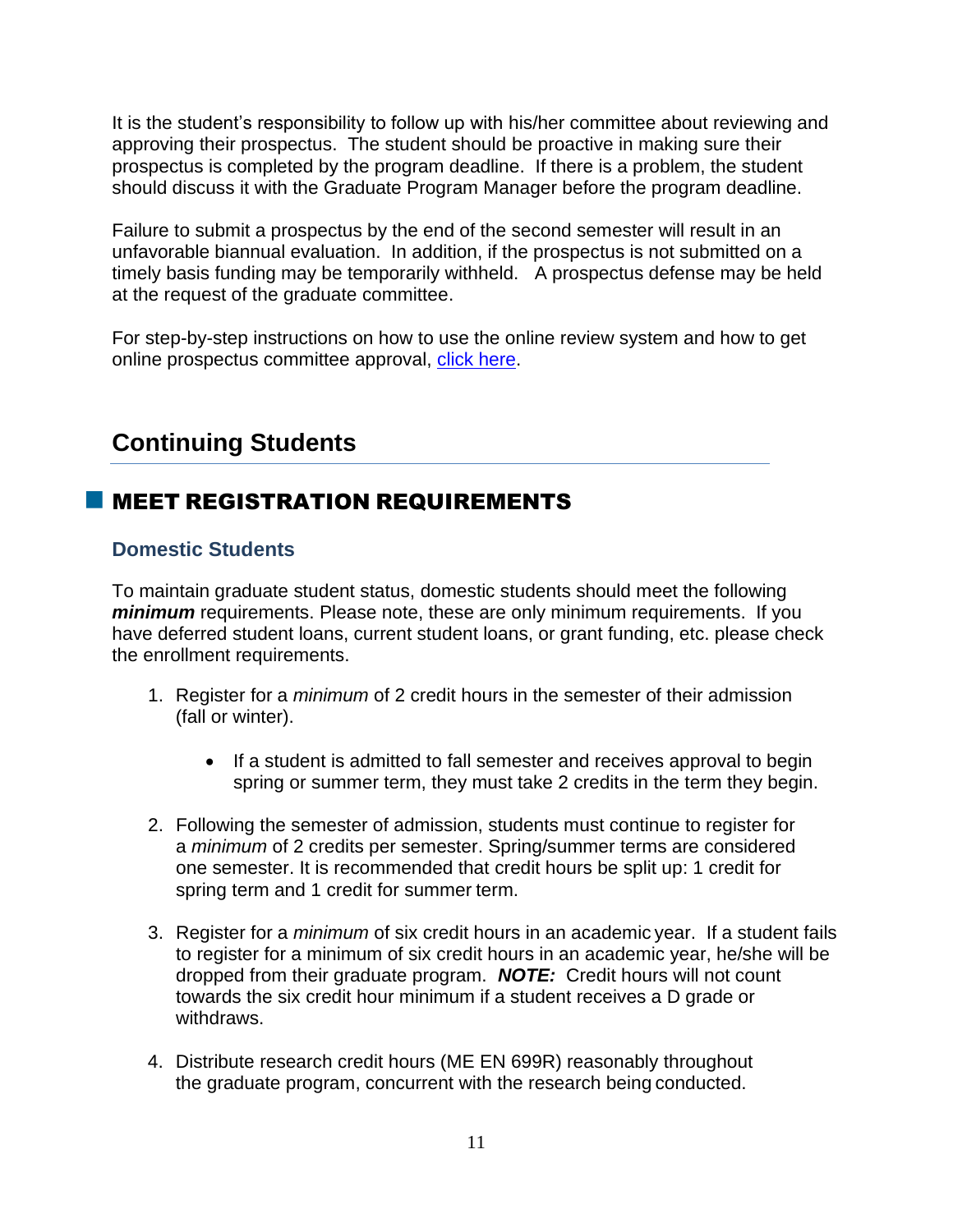- 5. Students graduating must register for 2 credits in the semester that they are defending their thesis/dissertation **and** graduating.
	- If a student defends a thesis/dissertation in a semester different than the one in which he/she is graduating, the student must register for 2 credits in both semesters. For example, the student defends in Fall semester, but isn't planning on graduating until Winter semester, he/she needs to register for 2 credits in Fall **AND** Winter semesters.
	- Spring and Summer terms count as 1 semester. So, a student has the following registration options: (1) If the student is graduating in Spring term, he/she should register for 1 credit. (2) If the student is graduating in Summer term, the student should register for 2 credits between Spring and Summer terms.
- 6. Fulfill residency requirement. The student must be registered for a minimum of 6 credit hours for two consecutive semesters while living and conducting research in the general vicinity of the university, where the student has access to research facilities.
	- So, a student has the following options to fulfill this requirement: (1) Minimum of 6 credits in Fall and 6 credits in Winter. (2) Minimum of 6 credits in Winter and 6 credits in Spring/Summer (considered 1 semester). (3) Minimum of 6 credits in Spring/Summer and 6 credits in Fall.
- 7. Complete all requirements within the graduate program's time limit.
	- MS Program: 5 years
	- PhD Program: 8 years

#### **International Students**

International students must register for 9 credit hours in the semester of their admission (fall or winter). Beginning spring/summer term is not recommended as graduate level coursework is not offered during these terms. However, if a student desires to begin spring/summer, he/she should discuss the option with their graduate committee chair (advisor) and the graduate program manager.

International students should continue to register for 9 credit hours each semester of enrollment (except for approved University breaks). All credit hours must count towards the student's Program of Study.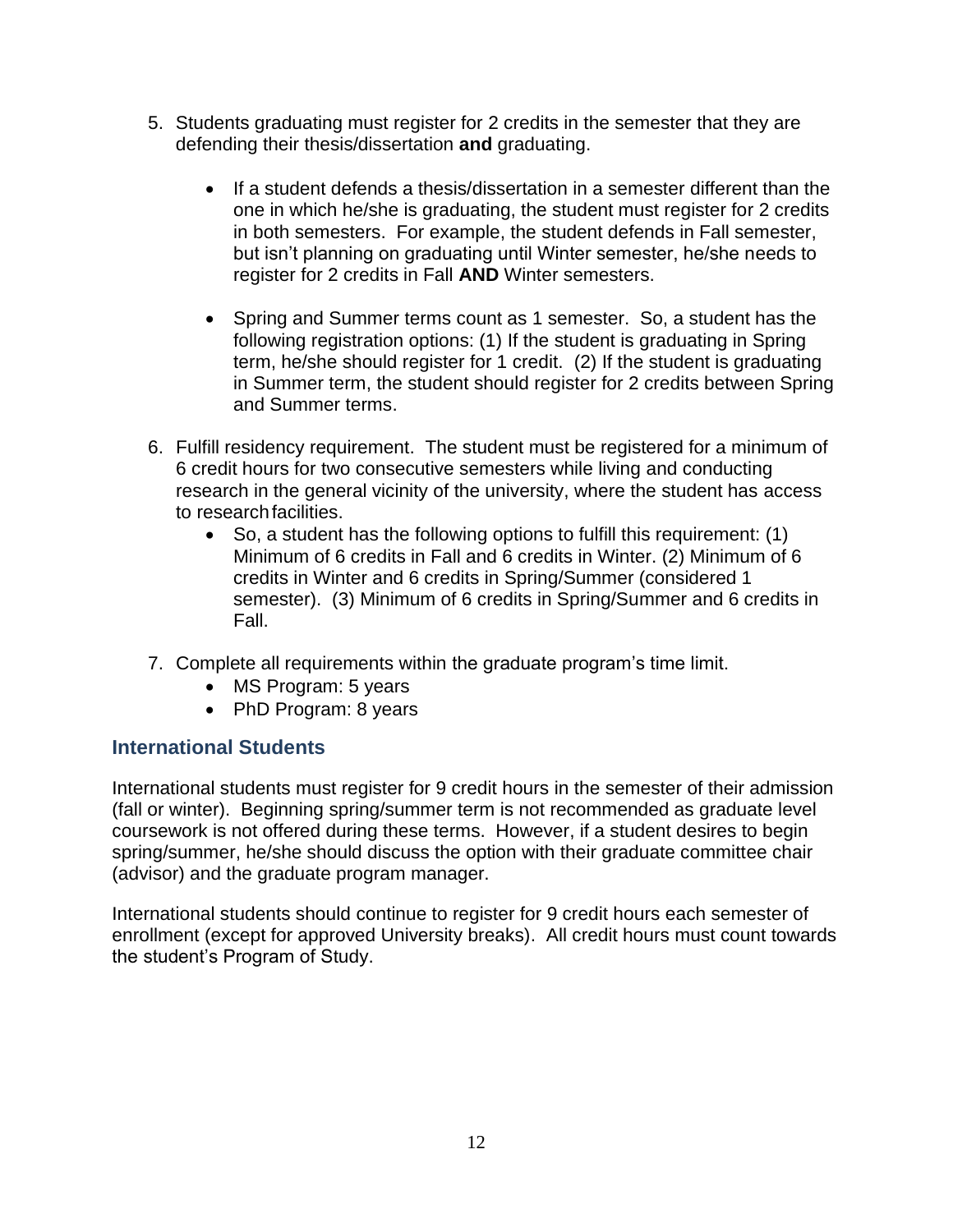## BIANNUAL EVALUATIONS

The progress of graduate students is evaluated twice each year (January and May). The student's graduate committee chair rates each student as making satisfactory, marginal, or unsatisfactory progress. When determining this rating, the graduate committee chair may choose to consult with other members of the student's graduate committee.

If a student receives a marginal or unsatisfactory rating and has not improved his or her performance in accordance with the actions outlined on a previous evaluation, by the time of the next evaluation, the University will terminate the student from his/her graduate program.

The graduate committee chair reports the student's progress to the graduate program manager. Students whose progress is rated as marginal or unsatisfactory will receive email notification of the evaluation from the Graduate Program Manager and will be required to acknowledge the evaluation.

In addition, students whose progress is rated as marginal or unsatisfactory should meet with his/her graduate committee chair to discuss the evaluation. The marginal or unsatisfactory evaluation given to a student will include:

- Specific tasks the student must complete in order to maintain or regain a satisfactory rating
- Clear deadlines established for each of the specified tasks
- A recommendation of faculty member(s) they can contact for more information or support

Marginal progress may include the following:

- Failure to submit a Program of Study and establish a graduate committee by the end of first semester
- Failure to submit a prospectus by the end of second semester
- Poor performance in research or registering for thesis hours when little or no work has been performed
- Minimal contact with the graduate committee chair

Unsatisfactory progress may include the following:

- Failure to submit a Program of Study since prior evaluation
- Failure to submit a prospectus since prior evaluation
- Failure to resolve any problems or fulfill any requirements indicated in a previous marginal or unsatisfactory evaluation
- Minimal or no contact with the graduate committee chair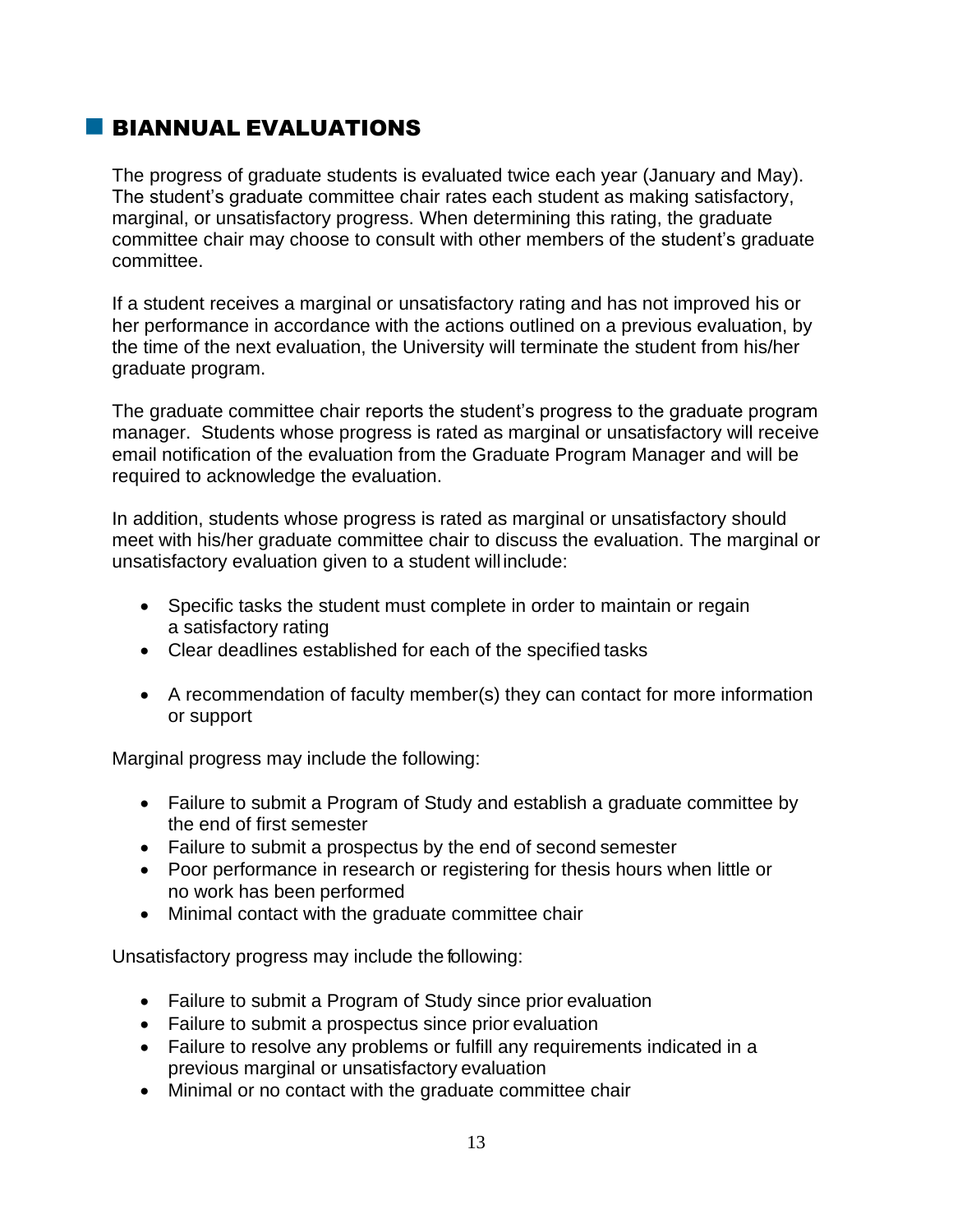- Poor performance in research or registering for thesis hours when little or no work has been performed
- Program of Study GPA below 3.0 or Program of Study course grade below 2.0
- Unacceptable ethical or professional behavior

The biannual evaluation is used by the department to satisfy criteria for continuing funding. It is also used by the BYU Financial Aid Department to determine eligibility for financial aid.

*Students who feel their rating is in error may file an academic grievance, see Policies and Procedures: Graduate Student Academic Grievance Policy.* 

## DEFEND AND SUBMIT PROSPECTUS-PHD PROGRAM ONLY

The prospectus must be defended and submitted within one year from the time qualifying exams are passed. PhD students must have an oral defense of their prospectus with their assembled graduate committee. Students are encouraged to complete this process within six months of passing the qualifying examinations.

For a prospectus outline and prospectus approval form, see Graduate Student Resources. Upon completing the prospectus, students will be granted postprospectus status and receive an accompanying pay-raise, if applicable.

The purpose of the prospectus is the following:

- To define the scope of the thesis project.
- Establish the minimum requirements for completion of the dissertation and helps prevent the student from undertaking an unrealistic project.
- When written early in the program, the prospectus provides focus that will help expedite completion of the thesis.

A student's prospectus must be reviewed by the student's committee. For review, the student can either upload their prospectus online via the "Inline Option" on the Graduate Progress website or the review can be external using Adobe Reader, Box, or email. The student should discuss with his/her advisor about what option is preferable. Regardless of how the prospectus is reviewed, the prospectus must receive online approval by the student's committee.

It is the student's responsibility to follow up with his/her committee about reviewing and approving their prospectus. The student should be proactive in making sure their prospectus is completed by the program deadline. If there is a problem, the student should discuss it with the Graduate Program Manager before the program deadline.

Failure to submit a prospectus within one year of passing qualifying exams will result in an unfavorable biannual evaluation. In addition, if the prospectus is not submitted on a timely basis funding may be temporarily withheld.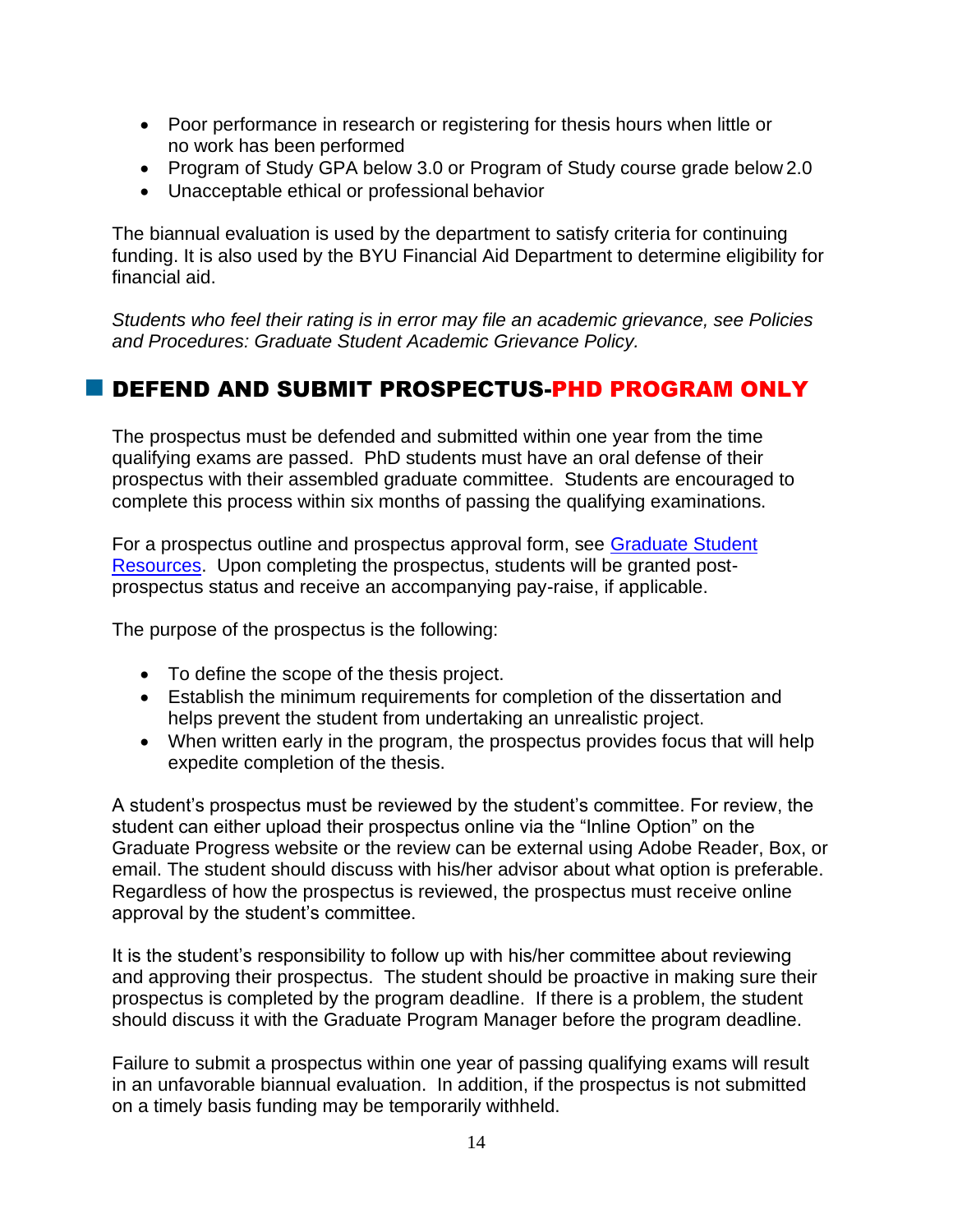For step-by-step instructions on how to use the online review system and how to get online prospectus committee approval, click here.

## **PhD Qualifying Examinations**

All PhD candidates are required to take qualifying examinations. The PhD qualifying examination consists of three written exams. Study Guides and Exam Instructions can be found online in Graduate Student Resources. Each exam is two hours and may be selected from any of the following subjects:

- Classical System Dynamics
- Material Science
- Solid Mechanics
- Thermodynamics
- Fluids
- Heat Transfer
- Design
- Mathematics
- Control Dynamics

For students entering the PhD program with a MS degree, exams must be taken no later than the second examination offering during their PhD program.

For students entering the PhD program with only a BS degree, the examination must be taken no later than the third examination offering during their PhD program.

Each year, qualifying examinations are offered during the last week of March and the last week of October. One month before the exams, students are notified of the exam dates, times, and location. In addition, there will be a qualifying exam "kickoff" meeting the semester prior to the exams. This meeting will be an orientation outlining qualifying exams.

The following schedule illustrates the minimum amount of time you should spend studying for exams (\*MS to PhD and \*\*BS to PhD); however, please consult with your advisor as s/he may suggest a different schedule.

- 4\*-6\*\* months before the exam: 10 hours a week (2 hours a day for 5 days).
- 2\*-3\*\* months before the exam: 20 hours a week (4 hours a day for 5 days).
- 1 month before the exam: 2 weeks at 30 hours and 2 weeks at 40 hours.

Exams may only be taken twice. There are three possible scores: pass, marginal fail, and fail. To remain in the PhD program, students must pass all exams and fulfill any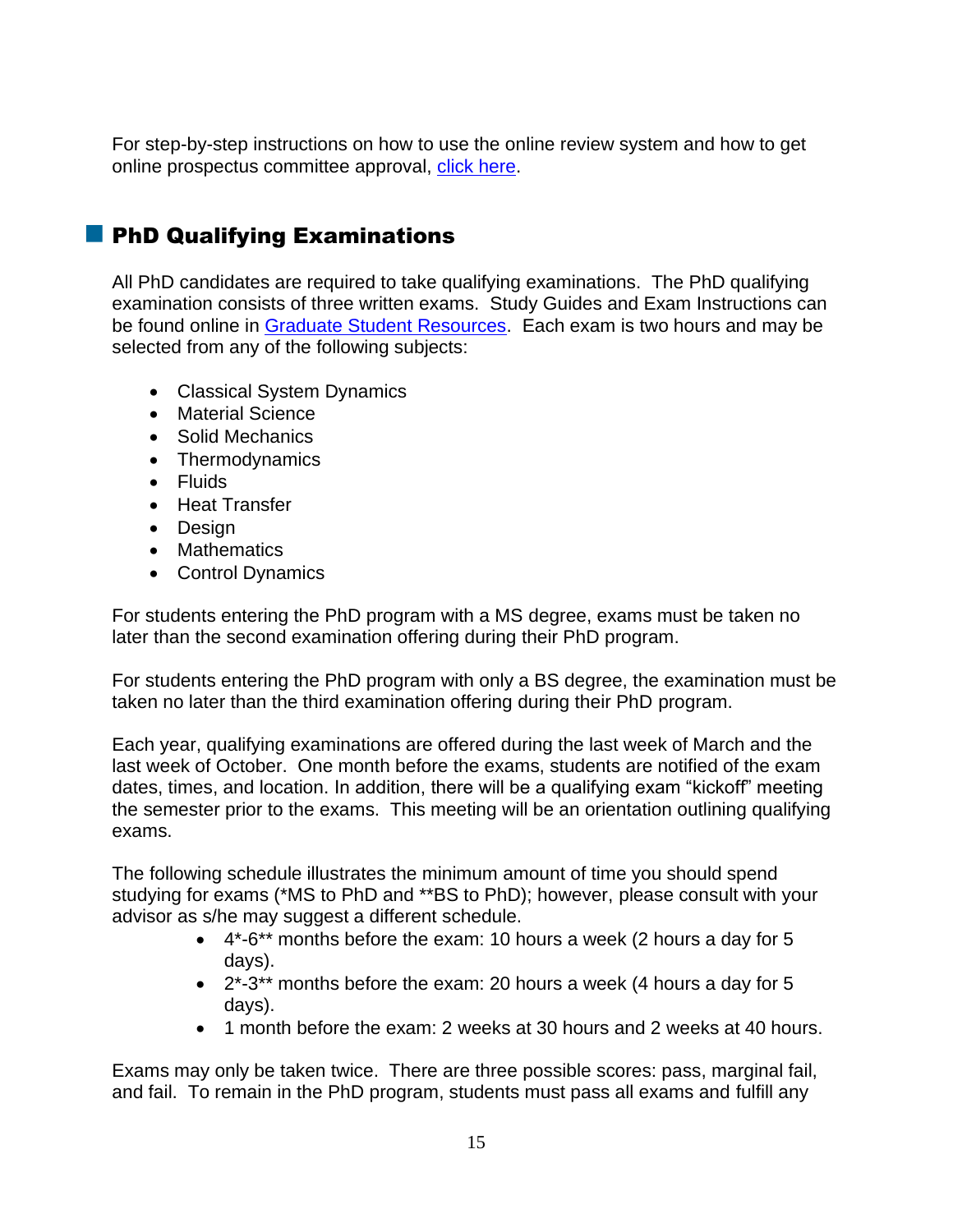requirements as determined by the exam committee.

Possible paths after first sitting:

- Pass all exams-student continues in program
- Failure of any exam-student retakes failed exam(s) and fulfills other requirements as determined by the exam graduate committee.

Possible paths after second sitting:

- Pass all retakes-student continues in program
- Failure of any retake-student is terminated from program
- Marginal fail of any retake-student takes an oral exam

Possible paths after oral exam:

- Pass-student continues in program
- Fail-student is terminated from program

## **Complete Research and Write Thesis**

While researching and writing their thesis, students should distribute research credit hours (ME EN 699R) reasonably throughout the graduate program, concurrent with the research being conducted.

Students must follow university/college thesis guidelines when formatting their document. It is the student's responsibility to make sure the proper formatting guidelines have been followed. Templates and format guidelines can be found online at Graduate Student Resources.

#### *Students should plan on submitting the best draft of their thesis to their graduate committee advisor prior to submitting it to the remainder of their graduate committee.*

All work toward the thesis should be open for public review and publication. Any exceptions must have written approval from the department and college in advance of any work performed. It is possible to delay release of a thesis for up to one year for publication purposes. For patent purposes students may request the thesis be secured, when completing final graduation requirements.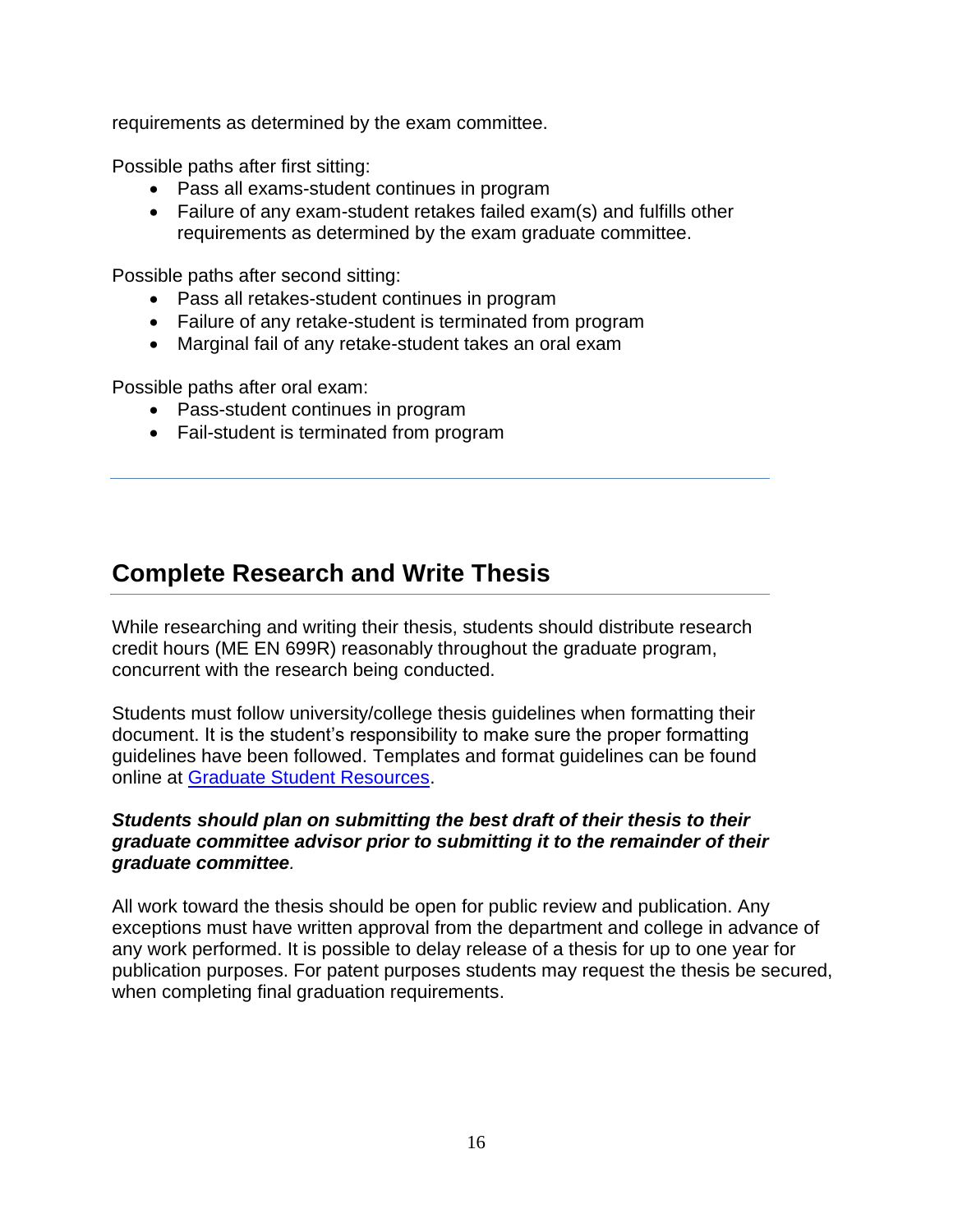## **Graduation**

For specific university graduation deadlines, visit http://gradstudies.byu.edu/page/graduation**.** In addition, please take note of the Department Timeline for Deadlines.

## **APPLY FOR GRADUATION**

Students cannot schedule a thesis/dissertation defense until he/she has applied for graduation. Students must apply before the graduation application deadline. The application for graduation can be accessed online through MyBYU > School > Apply for Graduation.

In order to apply students must have:

- a. A current ecclesiastical endorsement. Endorsements must be renewed every academic year (Fall semester).
- b. Completed all course work or are currently taking remaining courses.
- c. Completed the Program of Study, Prospectus, and Seminar requirements.
- d. Received verbal permission from the graduate committee chair.

*After applying for graduation, students should meet with the graduate program manager to discuss next steps toward graduation.*

## **SCHEDULE THESIS/DISSERTATION DEFENSE**

#### **"Ready for Defense" Committee Review and Certification**

#### *Students should plan on submitting their best draft of the dissertation to their Graduate committee at least one month prior to their desired defense date.*

A student's thesis/dissertation must be reviewed by the student's committee. For review, the student can either upload their thesis/dissertation online via the "Inline Option" on the Graduate Progress website or the review can be external using Adobe Reader, Box, or email. The student should discus with his/her advisor what option is preferable. Regardless of how the thesis/dissertation is reviewed, it must receive online approval by the student's committee.

For step-by-step instructions on how to use the online review system and how to get online prospectus committee approval, click here.

It is the student's responsibility to follow up with his/her committee about reviewing and approving their thesis/dissertation. The student should be proactive in making sure their thesis/dissertation receives the "Ready for Defense" certification. The student will not be able to schedule a defense without this approval. If there is a problem, the student should discuss it with the Graduate Program Manager before the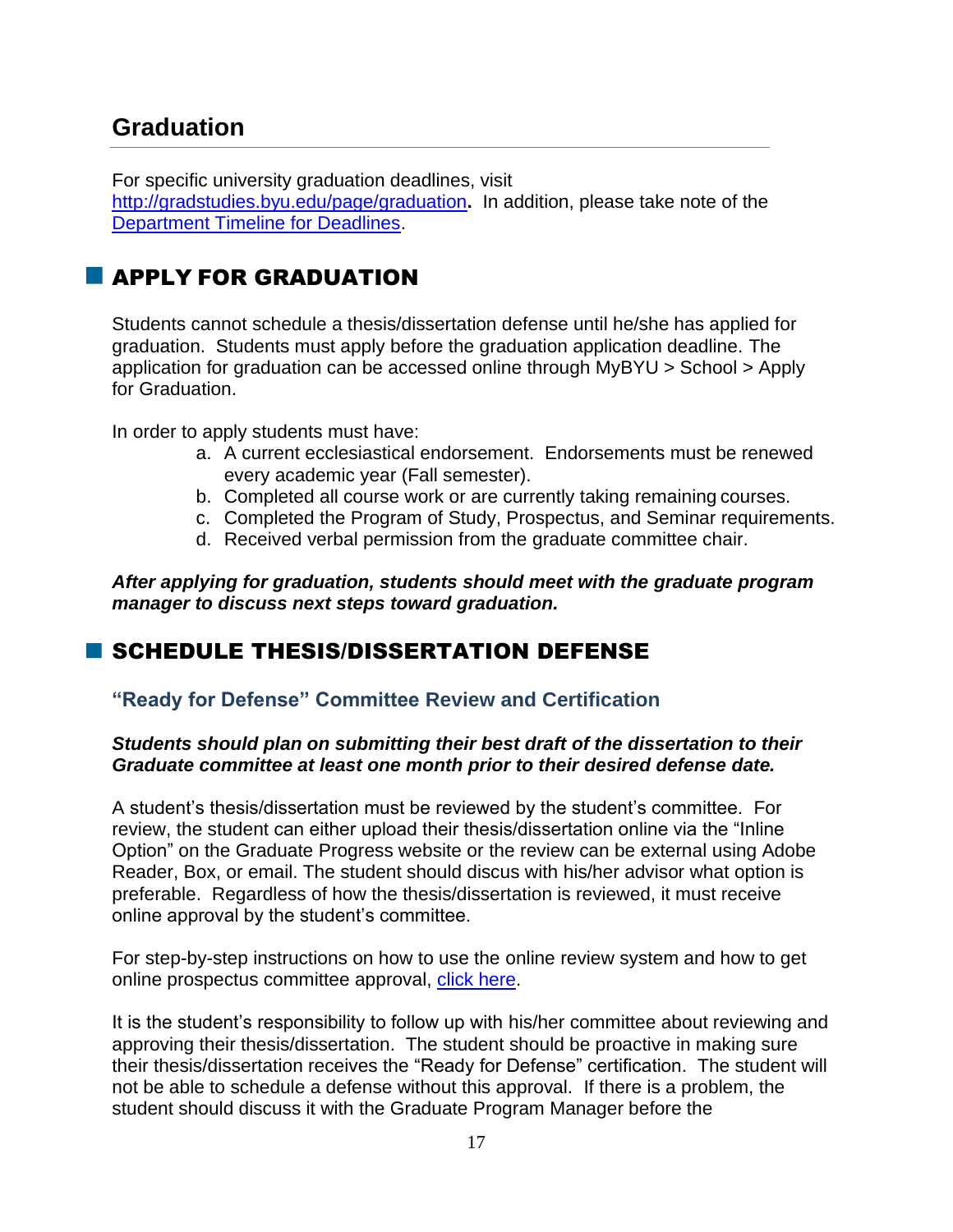defense/graduation deadlines.

#### **Schedule Defense**

#### **Defenses should be scheduled no later than 2 weeks before the exam date**.

Students should consult with their graduate committees to determine the time and date. Deadlines: University Deadlines and Department/College Deadlines.

To schedule a defense,

- 1. Receive "Ready for Defense" certification.
- 2. Coordinate a time, date, and location with their graduate committee. Reserve the location and verify that all needed equipment will be available at the location. If needed, make arrangements for needed equipment.
- 3. Fill out the following online scheduling form: click here. Do not submit this form until after being certified for defense.
- 4. Once the defense is scheduled, you will receive a confirmation email from the Graduate Program Manager with further instructions.

It is the student's responsibility to follow up with his/her graduate committee and the Graduate Program Manager to schedule a defense before defense and graduation deadlines.

Defending between semesters/terms and on holidays is not permitted. PhD students cannot schedule a defense any earlier than one year from their prospectus defense. Once scheduled, the time and date cannot be changed.

#### **Thesis/Dissertation Format Review**

At the time of scheduling their defense, students need to provide the graduate program manager with an electronic pdf of the thesis/dissertation for a preliminary format review.

## **DEFEND THESIS/DISSERTATION**

At the defense, members of the graduate committee will serve as the examining graduate committee. Spouses, parents, and friends are welcome to attend the oral examination; small children should not attend. Refreshments are neither required nor expected.

The examination always follows a set format: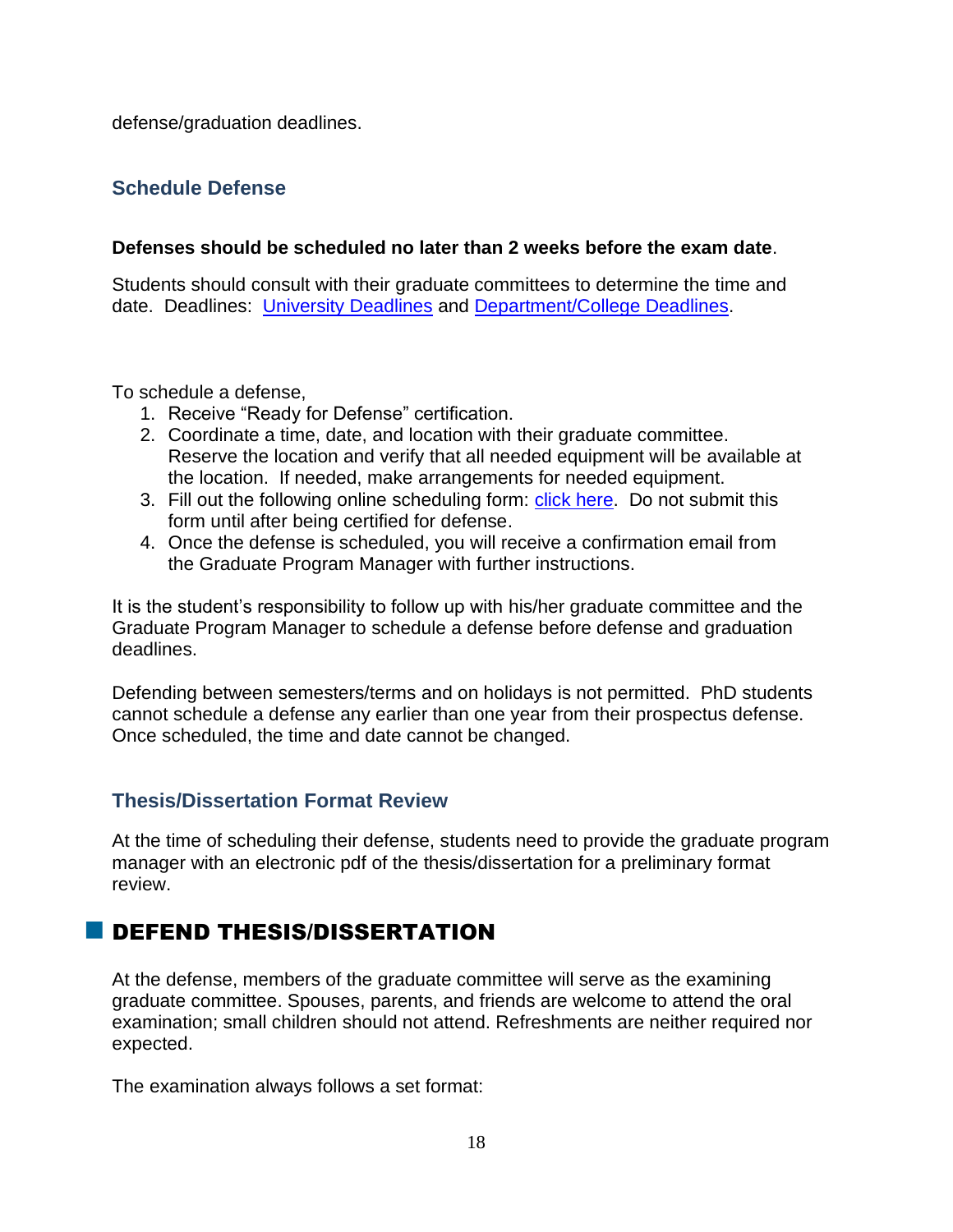- The student's research is presented.
- The general audience is excused.
- Questions are asked by graduate committee members.
- The decision (pass, pass with qualifications, recess or fail) is announced.

The presentation should cover main points. For *MS students* the presentation should last about 30 minutes and for *PhD students* the presentation should last about 40 minutes. Consideration should be given to the following expectations:

- 1. A well thought-out, well-organized, cogent summary of the student's work including:
	- a. An explanation of how the current work relates to the student's discipline
	- b. The rationale behind the project in the context of available literature
	- c. If the student has been part of a research team or lab, an explanation of the student's intellectual contribution to the project and a description of how the student's work fits into the broader research conducted in this lab
	- d. The questions or issues the current work was designed to address
	- e. The way the design, method, and/or approach addressed those questions
	- f. The analysis of data gathered
	- g. The results, outcomes, final products, or performance
- 2. An interpretation of results, findings, contributions, insights, and conclusions and their significance. What does this work add to existing knowledge?
- 3. A discussion of implications the work suggests for future research or creative endeavor
- 4. A discussion of any applied or clinical implications suggested by the work
- 5. Thoughtful, well-founded responses to all questions the graduate committee members might ask

After the defense, the student will receive a checklist outlining his or her next steps. It is likely that the graduate committee will request revisions of the thesis/dissertation. Students should discuss the revisions with graduate committee members and comply with the requests before graduation deadlines.

*Students should allow at least one full week following their defense to finish all remaining requirements before leaving campus.*

## **FINALIZE THESIS/DISSERTATION**

#### **Submit ETD**

After the Graduate Program Manager has done an initial formatting review and all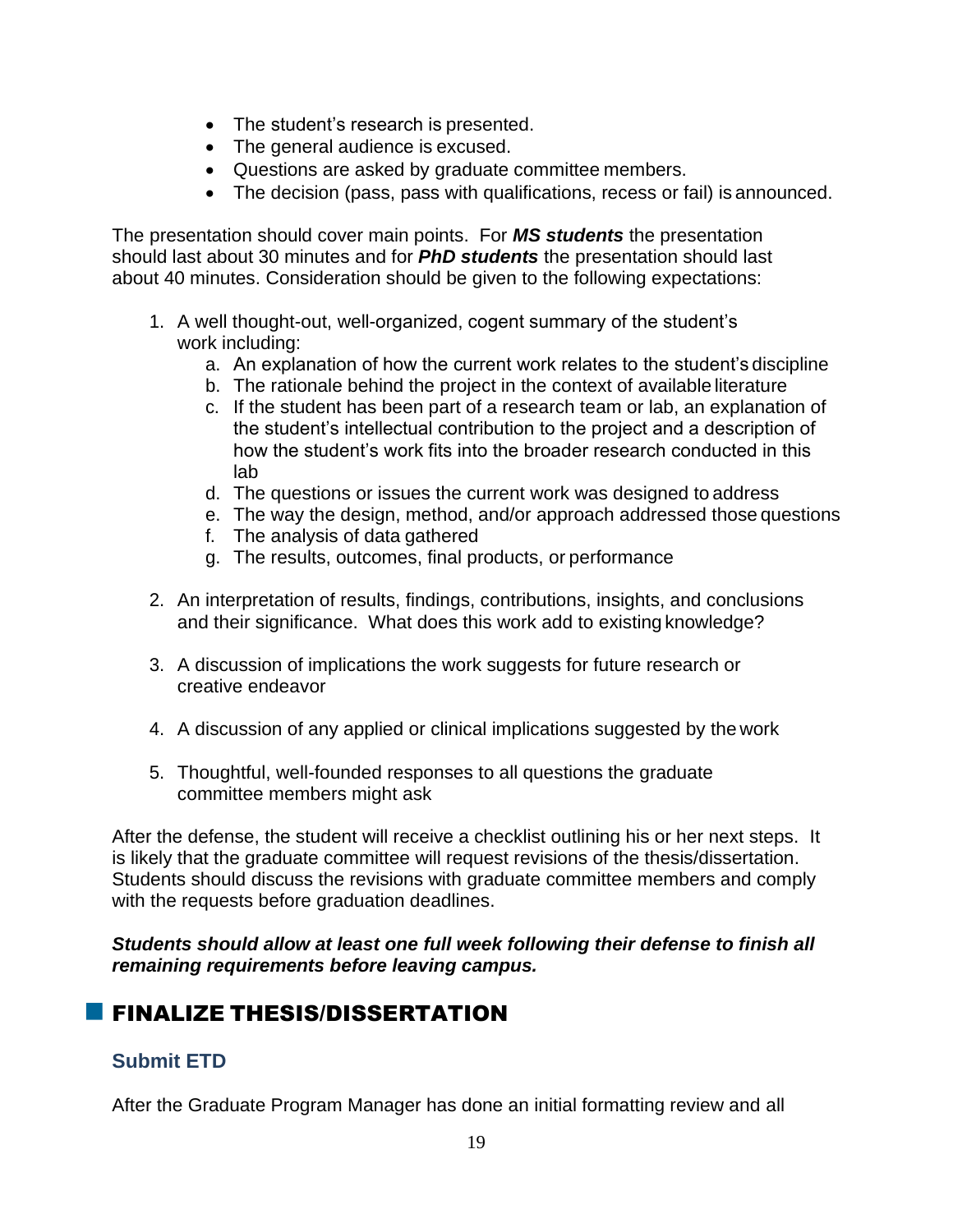revisions requested by the graduate committee have been made and approved, the student should submit their ETD.

If the thesis/dissertation's publication needs to be delayed for publication purposes, patents, or exports, the student will indicate this under "publication details" when uploading their paper to submit their ETD.

Once the ETD is submitted, it will go through a series of approvals (university, department, and college). Changes may be requested at any level of approval and the student is expected to make the changes to complete the ETD process.

If the student doesn't have the option to upload an ETD, he/she needs to contact the Graduate Program Manager. It is the student's responsibility to meet all defense and graduation deadlines and follow up with the Graduate Program Manager, if there are any problems.

For step-by-step instructions on how to use the online review system and how to get online prospectus committee approval, click here.

#### **Upload Thesis/Dissertation for Binding**

After receiving ETD approval, students are required to order 1 bound copy of their thesis/dissertation for their graduate committee chair. Students are responsible for the cost of this bound copy.

The designated colors are blue cover with gold lettering. Students may also order additional copies for their own use. All copies may be ordered through BYU Print and Mail Services. Students are responsible for payment of all copies. After their defense, students will receive a final checklist for graduation which includes information regarding how to prepare for and order bound copies of their theses/dissertations.

#### **Submit Survey of Earned Doctorates-PhD Student Only**

The **Survey of Earned Doctorates** is completed online. Doctoral students will register directly via the Web and instantaneously receive a PIN and password as well as the URL to the survey. With this information, the student can access and complete the entire survey online. For instructions, see ADV Form 14.

## **SUBMIT CHECK-OUT CLEARANCE**

Before students permanently leave the BYU campus they must receive clearance from the ME Projects Lab and the Checkout Room.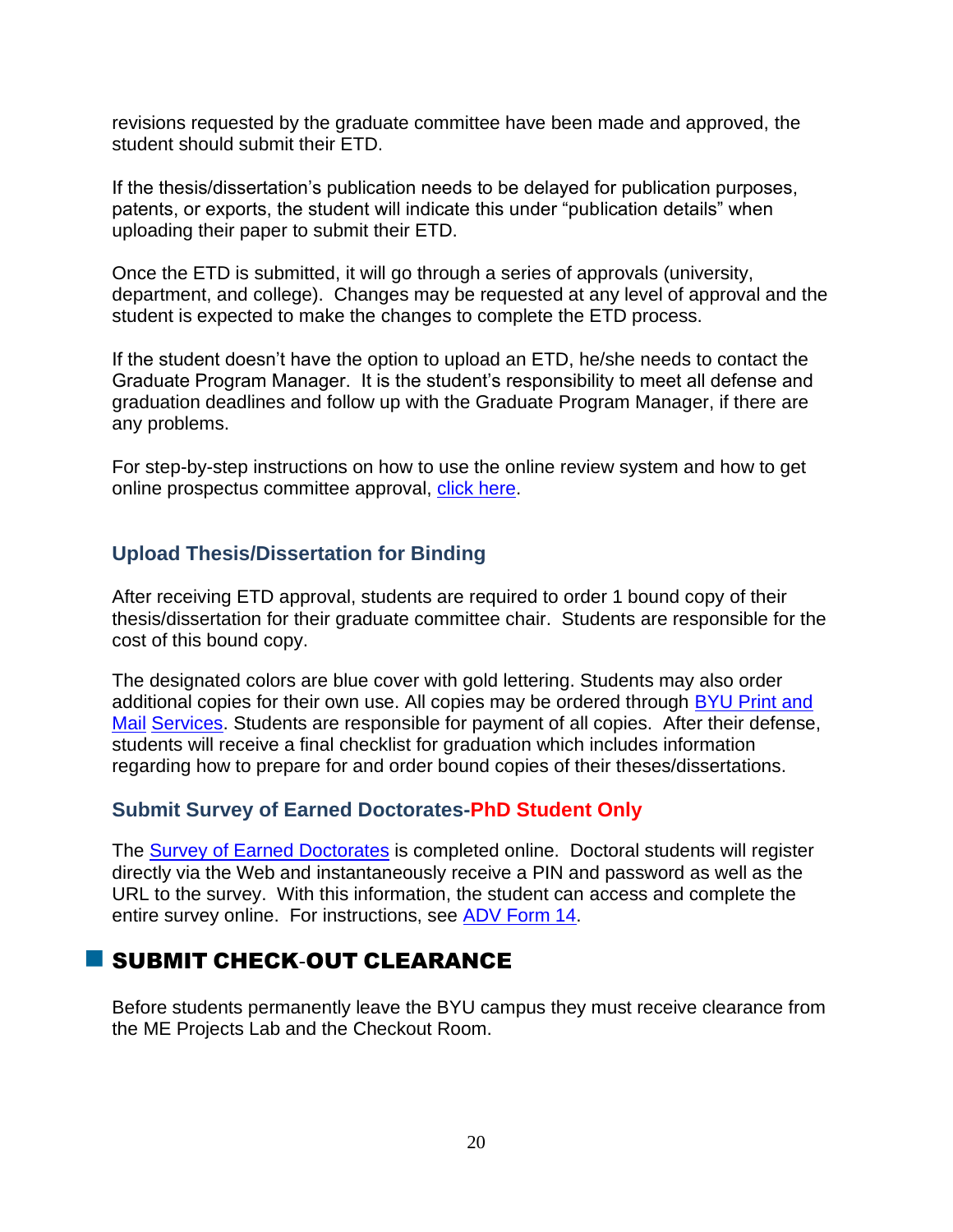## SUBMIT EXIT SURVEY

After the student's defense, students will receive an email with a department survey to complete. Comments are used to further strengthen the graduate program**.** These comments are kept confidential.

#### **U** WALK FOR COMMENCEMENT AND CONVOCATION

Students wishing to walk during Commencement and Convocation can order their cap and gown through BYU Alumni. Commencement and Convocation are held in April. Students may walk in commencement and convocation if they are graduating within the academic year.

## **GRADUATE RECOGNITION LUNCHEON**

Each April, August, and December the Department of Mechanical Engineering hosts a Graduate Recognition Luncheon. Graduates are invited to attend with one guest free of charge. In addition, graduates may invite other guests for a fee.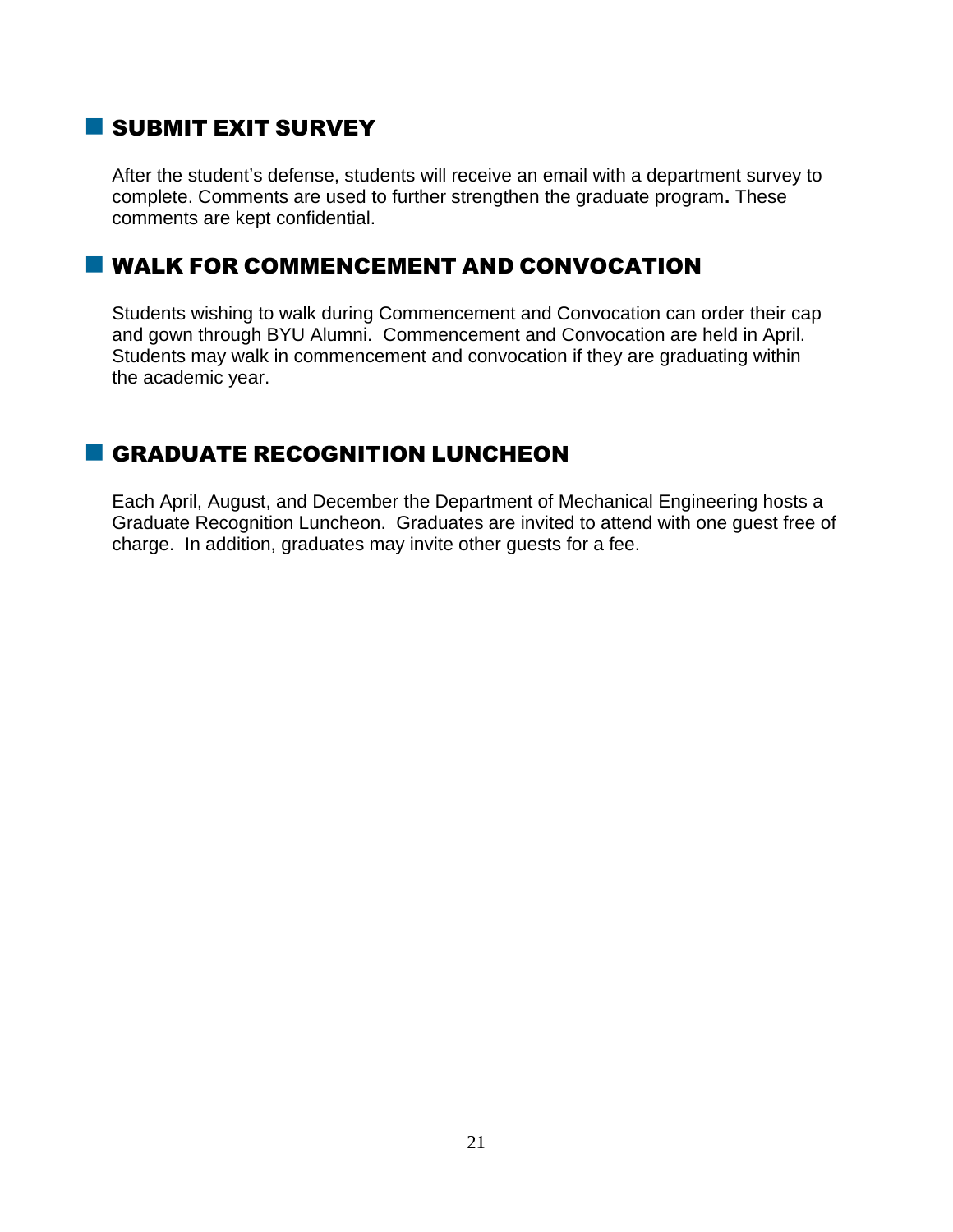## **Policies and Procedures**

## **APPROVED COURSES FOR PROGRAM OF STUDY**

Students may view all graduate courses in the University Graduate Catalog.

## **Approved Courses**

| <b>ME EN</b> |                                               |
|--------------|-----------------------------------------------|
| <b>CE EN</b> |                                               |
| <b>CH EN</b> | Any 500-level course and above                |
| <b>CHEM</b>  |                                               |
| <b>CS</b>    | *STAT 511 may be taken; however the           |
| <b>EC EN</b> | student should discuss with their advisor     |
| <b>MATH</b>  | whether or not it will be an appropriate fit. |
| <b>MFG</b>   |                                               |
| <b>PHSCS</b> |                                               |
| <b>STAT</b>  |                                               |
|              |                                               |

| <b>ACC 555</b>  | Data Communications and Security                 |
|-----------------|--------------------------------------------------|
| <b>OR</b>       |                                                  |
| <b>ACC 556</b>  | Database Analysis and Design                     |
| <b>BIO 580</b>  | <b>Scanning Electron Microscopy</b>              |
| <b>ECON 588</b> | <b>Advanced Econometrics</b>                     |
| <b>IS 555</b>   | <b>Advanced Data Analytics for Organizations</b> |
| <b>IS 566</b>   | <b>Advanced Database Management</b>              |
| <b>IT 548</b>   | <b>Mechatronics</b>                              |
| <b>MBA 634</b>  | <b>Quality Management</b>                        |
| <b>MPA 634</b>  | Data Science for Managers                        |
| <b>MPA 635</b>  | Data Visualization                               |

#### **Special Topics Course Guidelines**

#### *ME EN 595R – Special Topics in Mechanical Engineering*

This is for courses that are taught at a graduate level and that may or may not receive a permanent number. Graduate and undergraduate students may enroll.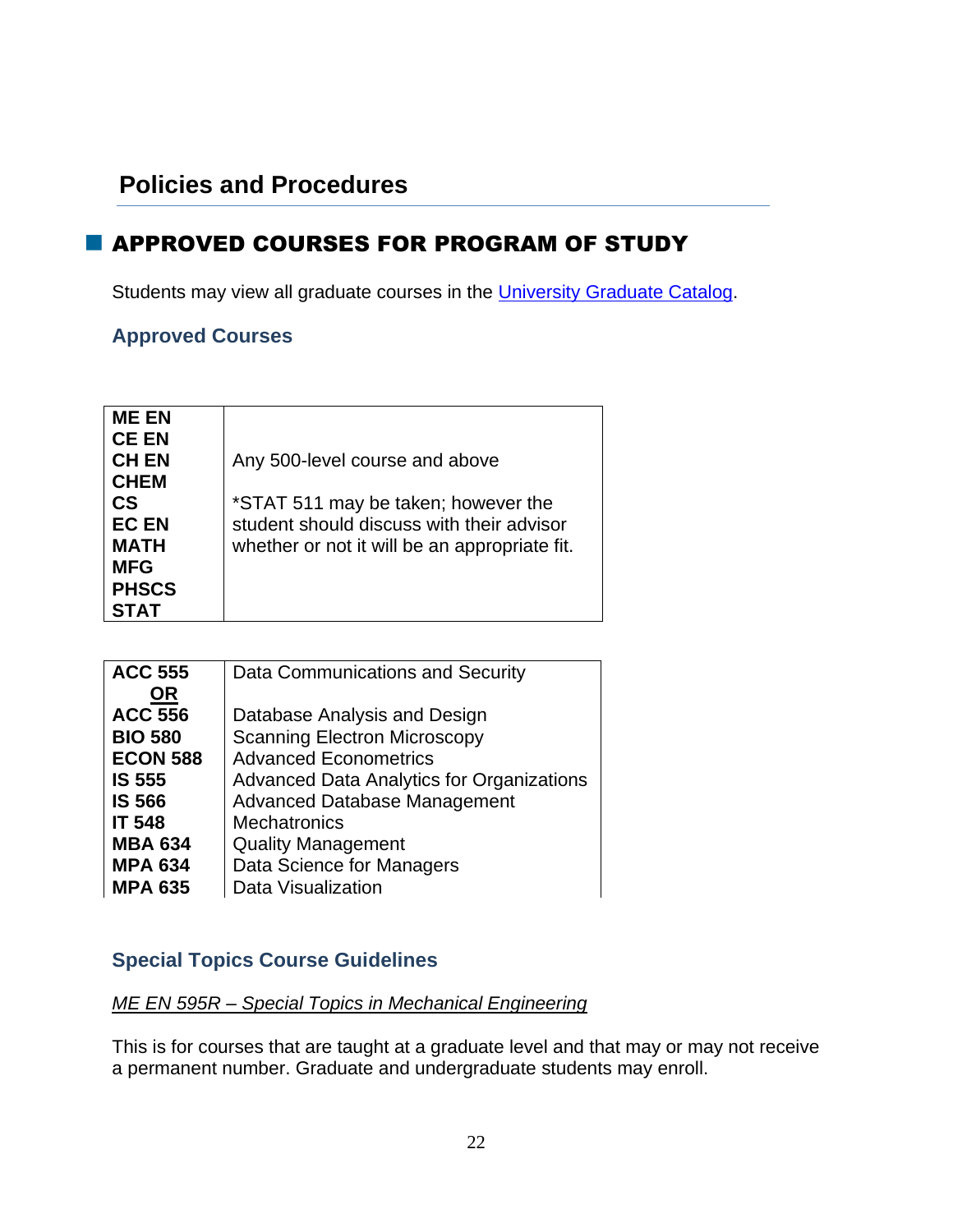#### *ME EN 695R – Special Problems for Master's Students*

This is for the rare case when MS students seek credit for approved mentored projects unrelated to their thesis research. This should be seldom used and should be carefully scrutinized by the graduate committee.

#### *ME EN 795R – Selected Topics in Mechanical Engineering*

This is for graduate courses not having a permanent number. Only graduate students may enroll.

#### *IT 515R- Special Topics in Information Technology*

This is for courses that are taught at a graduate level and that may or may not receive a permanent number. Graduate and undergraduate students may enroll.

#### **400-Level Courses**

Students seeking a master's degree may not include more than 9 credits of 400-level courses on a Program of Study. PhD students *may not* include courses lower than 500 level on the Program of Study, unless the credits were hours earned while earning a master's degree.

#### **Prerequisite Courses**

Courses outlined as part of a provisional admission should be listed on the Program of Study and should be taken during the first year. However, these courses will not count towards credit hours needed for graduation.

#### **Senior Credit Courses**

Students seeking a master's degree may apply credit taken during the senior year at BYU toward the degree, but in no instance can this credit apply to both a baccalaureate and a graduate degree. Senior credit combined cannot exceed 10 credits in a graduate program. Thoroughly qualified undergraduates who are willing and able to meet graduate level standards may enroll in graduate 500-level courses.

#### **Unapproved Courses**

Audit courses, online courses, and/or independent study courses are not accepted. If a course is not on the approved list, the student may take the course without it counting towards a Program of Study. However, the student may request course approval from his/her graduate committee and then submit a petition to the graduate program manager for review by the department graduate committee. The petition should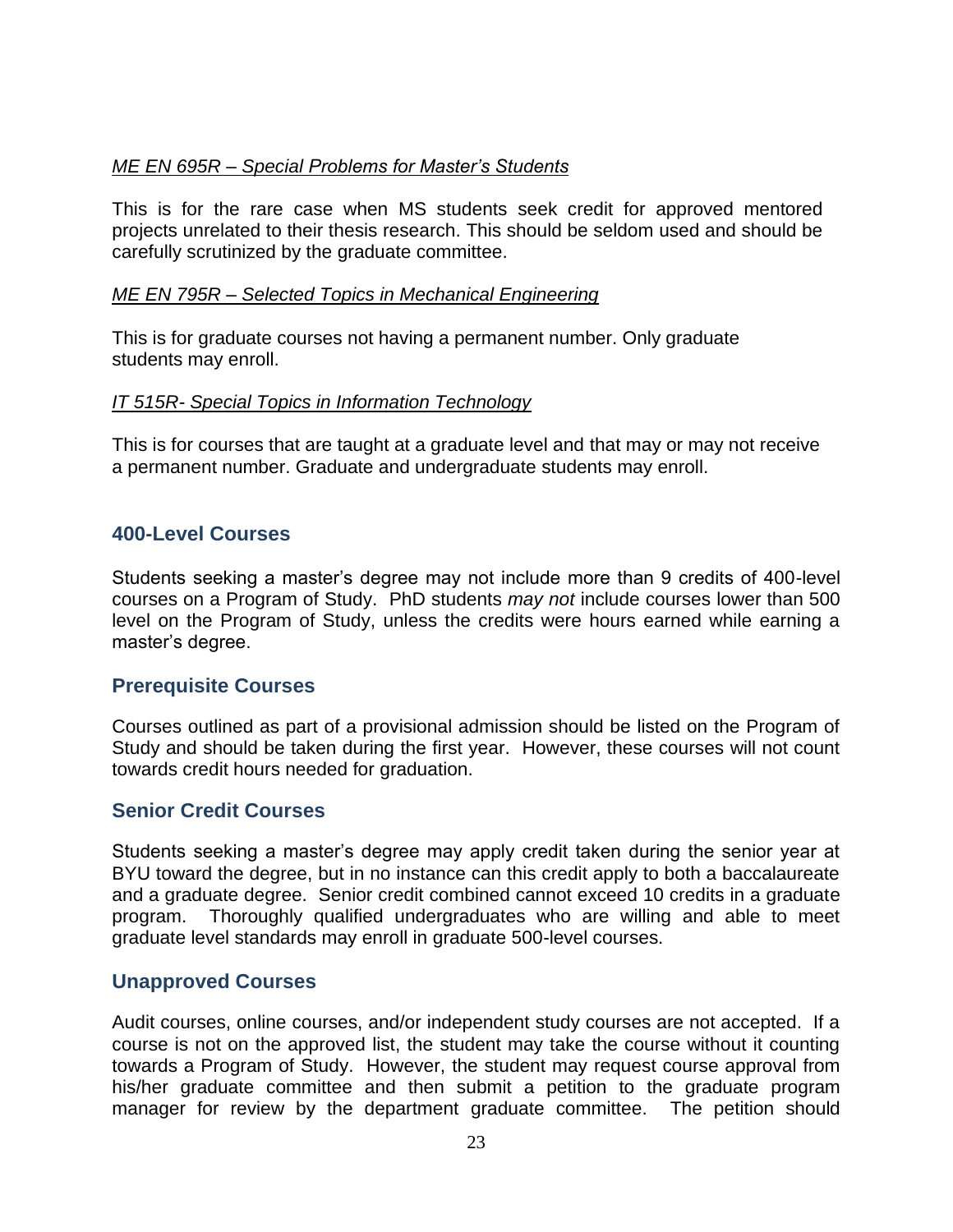include:

- Program of Study form filled out and signed by the student's graduate committee.
- A clear explanation of how the contents of the course are directly related to the student's graduate thesis/dissertation topic.
- A clear explanation of the syllabus of the course, and why the student feels that the content is sufficiently rigorous to qualify for inclusion in a mechanical engineering program of study.

A short (2-3 paragraph) endorsement from the student's graduate committee chair confirming his/her opinion of the items above.

## **COPY MACHINE POLICY**

The ME department copy machine is not to be used for personal use nor should it be used to copy theses/dissertations. The copy machine may be used for RA and TA duties; however, students should not use the copy machine themselves. The secretaries will handle students' requests.

## **DISCRIMINATION AND/OR HARASSMENT**

Brigham Young University does not allow unlawful discrimination based on race, gender, color, national origin, religion, age, veteran status, or disability in the academic or employment setting. This includes unlawful sexual harassment, which is a violation of university standards as well as state and federal laws and may be considered grounds for discipline. Persons who believe they have been unlawfully discriminated against or unlawfully sexually harassed should contact:

Equal Opportunity Office D-282 ASB Provo, UT 84602-1220 801/422-5895

## **FINANCIAL SUPPORT**

The Department of Mechanical Engineering offers several opportunities to help qualified students with the cost of their graduate education. The majority of full-time graduate students receive financial support during their studies. Most financial support is in the form of employment such as research assistants and teaching assistants. Fellowships based on academic potential and performance, are also available. Satisfactory progress in the program is required to maintain eligibility for funding support. Support is also contingent on availability of funds. With the exception of some teaching assistantships, most financial support is generally determined prior to beginning the graduate program.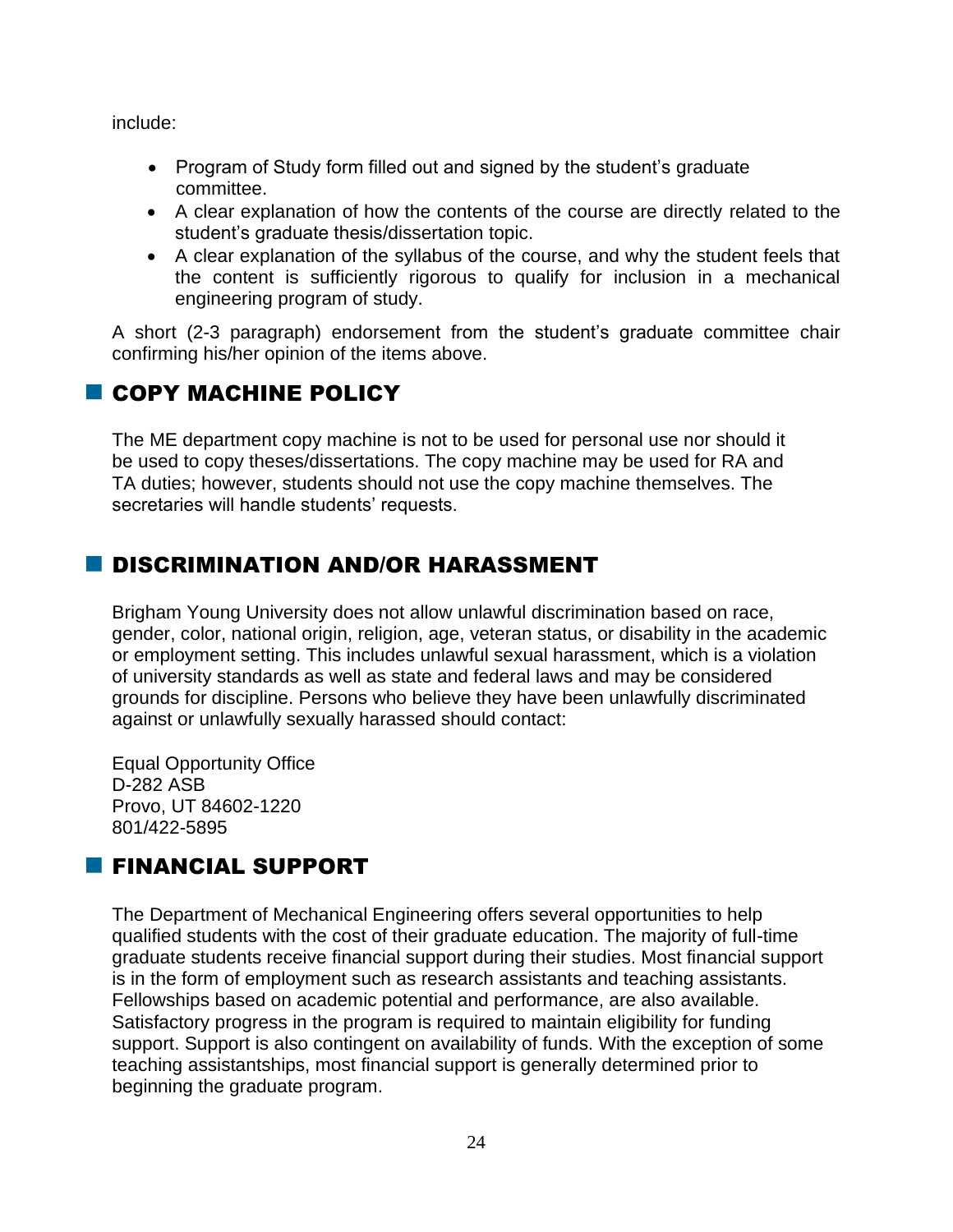## **Fellowships**

#### *College Fulton Fellowship-1 st Year*

A limited number of fellowships are awarded to highly qualified first-year PhD students. These fellowships are intended to supplement other support. They are awarded based on academic potential as part of the admission process and no further action is required by the student to be considered for the College Fulton Fellowship.

#### *ME Department PhD Teaching Assistant Fellowship-1 st Year*

The Department of Mechanical Engineering offers PhD Teaching Assistant Fellowships. Students who are recipients of this fellowship will be a teaching assistant their first year in the program. The fellowship includes an \$18k stipend and \$7k towards tuition.

#### **Graduate Assistantships**

#### *Research Assistantship*

Graduate research assistantships are offered by individual faculty to students they advise. Assistantships are based on student research ability, student research performance, and availability of funds. Research assistantships are supported by external research contracts or grants, administered by faculty. Students may check with individual faculty to determine availability of these opportunities.

#### *Teaching Assistantship*

Graduate teaching assistantships are offered by professors who have teaching assistant needs. The department gives first priority to graduate students for teaching assistantships; however, the professor teaching the class has final authority to hire the teaching assistant for the class. Assistantships are based on student teaching ability and teaching performance. Students may check with individual faculty to determine availability of these opportunities.

#### **Tuition Scholarships**

Tuition scholarships are available to qualified graduate students based on student performance and availability of funds. The scholarships are awarded by individual faculty and students may check with their graduate committee chair to determine availability.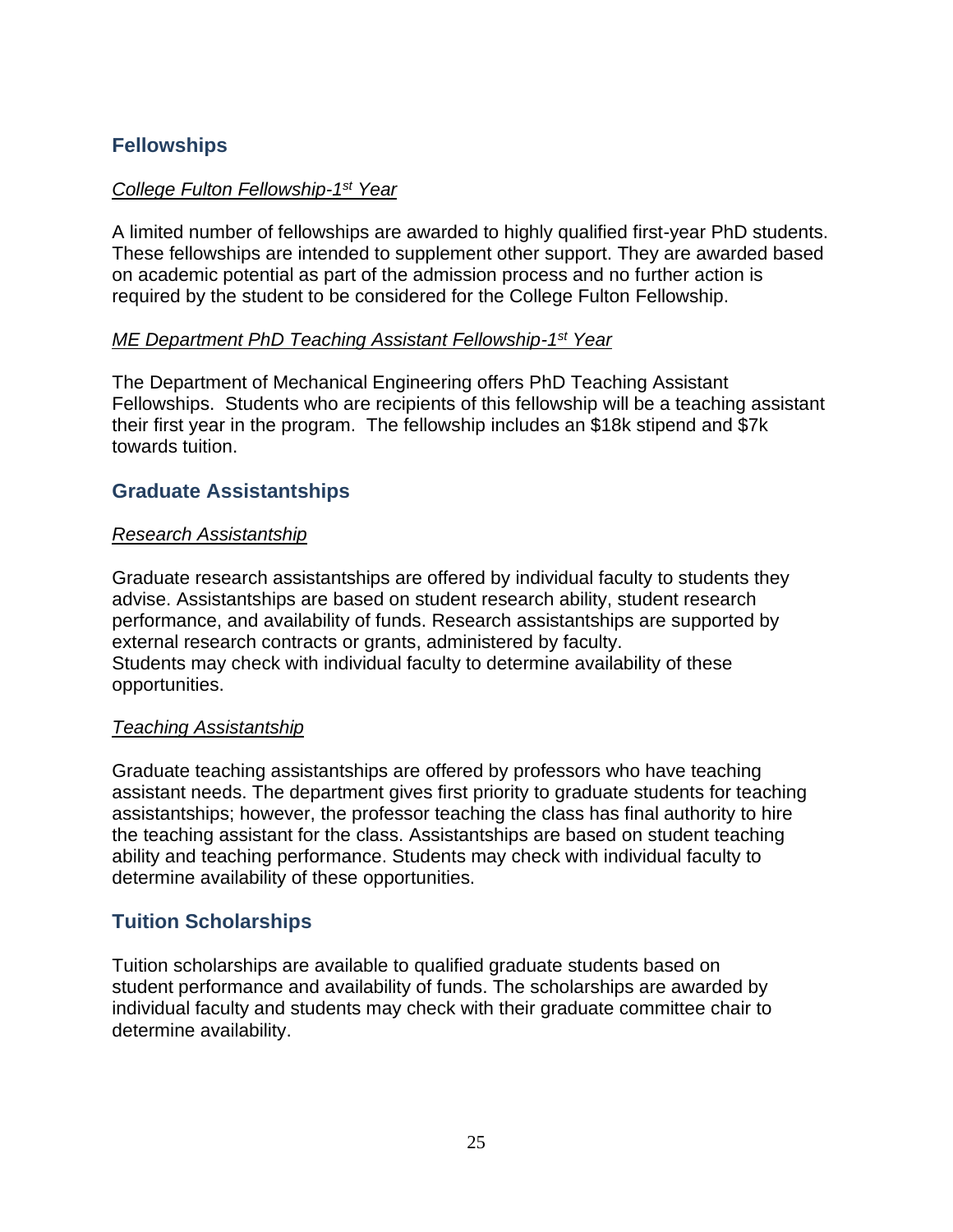## **FORMATTING GUIDELINES FOR THESIS/ DISSERTATION**

Thesis/dissertation formatting guidelines are found online in Graduate Student Resources.

## GRADUATE ACADEMIC GRIEVANCE POLICY

Despite the well-meaning efforts of students and faculty, there may be occasions when a graduate student feels his/her work has been unfairly or inadequately evaluated. Usually such differences can be amicably resolved on an informal basis between the student and the faculty member involved. If, for any reason, the faculty member is not available or the student believes that the grievance will not be dealt with fairly or will create the possibility of retribution, the student may direct the grievance to the department chair.

Please contact the graduate program manager for the complete Grievance Policy.

## **HONOR CODE**

Complete information concerning the Honor Code at Brigham Young University can be found at: http://honorcode.byu.edu. All who represent BYU are to maintain the highest standards of honor, integrity, morality, and consideration of others in personal behavior. As a matter of personal commitment, faculty, administration, staff, and students of BYU seek to demonstrate in daily living on and off campus, those moral virtues encompassed in the gospel of Jesus Christ. BYU students should seek to be totally honest in their dealings with others. They should complete their own work and be evaluated based upon that work. They should avoid academic dishonesty and misconduct in all its forms, including but not limited to plagiarism, fabrication or falsification, cheating or other academic misconduct.

#### **Plagiarism**

Intentional plagiarism is a form of intellectual theft that violates widely recognized principles of academic integrity as well as the Honor Code. Such plagiarism may subject the student to disciplinary action administered through the university Honor Code Office. Intentional plagiarism is the deliberate act of representing the words, ideas, or data of another without providing proper attribution to the author through quotation, reference, or footnote.

Inadvertent plagiarism usually results from an ignorant failure to follow established rules for documenting sources or from simply being insufficiently careful in research and writing. Although not a violation of the Honor Code, inadvertent plagiarism can result in academic sanctions being imposed by an instructor. Students who are in doubt as to whether they are providing proper attribution have the responsibility to consult with their instructor and obtain guidance.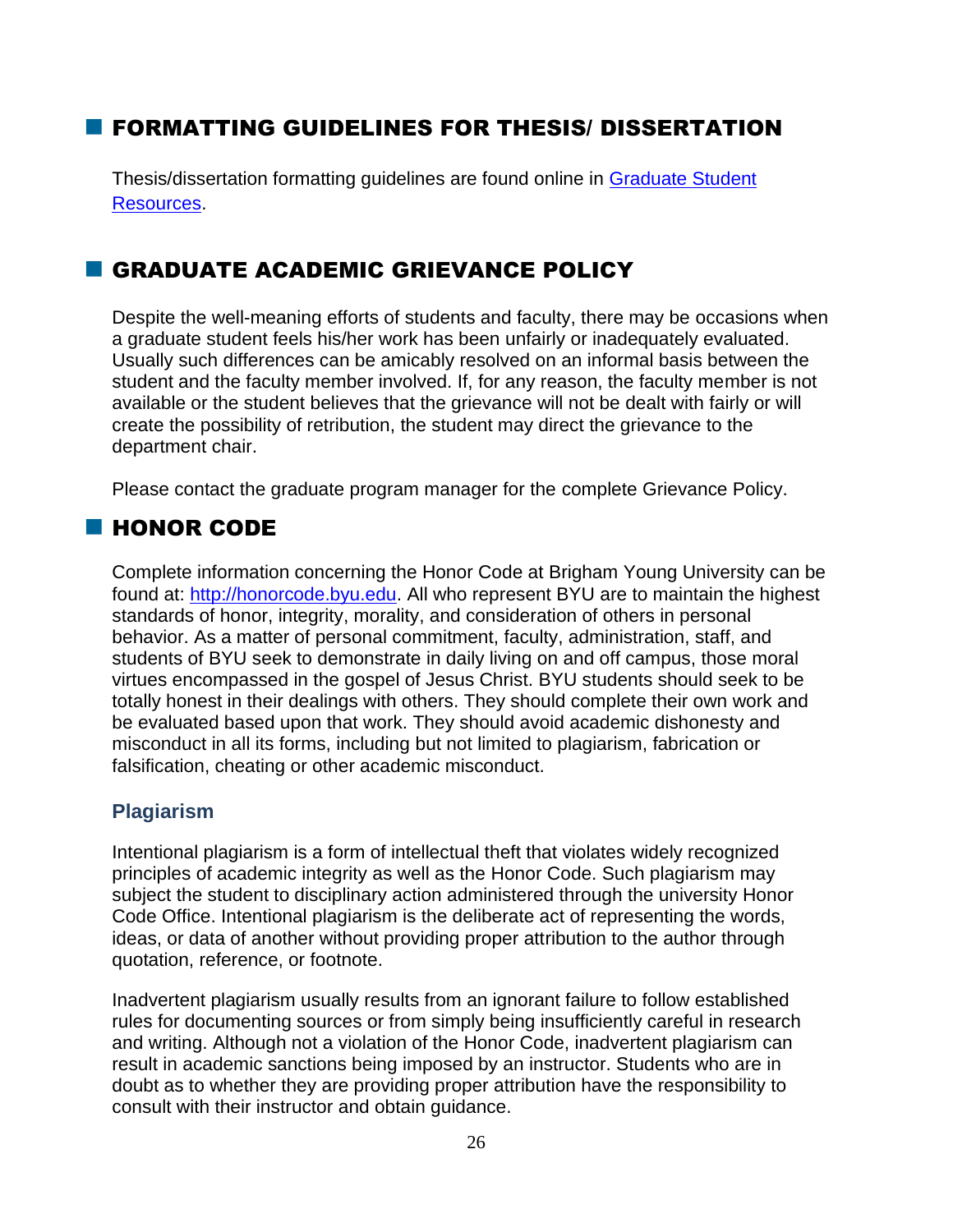*Examples of plagiarism include:*

*Direct Plagiarism*—verbatim copying of an original source without acknowledging the source.

*Paraphrased Plagiarism*—paraphrasing, without acknowledgment, of ideas from a source that the reader might mistake for your own.

*Plagiarism Mosaic*—borrowing of words, ideas, or data from an original source and blending this original material with one's own without acknowledging the source.

*Insufficient Acknowledgment*—partial or incomplete attribution of words, ideas, or data from an original source

Plagiarism may occur with respect to unpublished as well as published material. Acts of copying another student's work and submitting it as one's own individual work without proper attribution is a serious form of plagiarism.

## **Fabrication or Falsification**

Fabrication or falsification is a form of dishonesty where a student invents or distorts the origin or content of information used as authority. Examples include:

- 1. Citing a source that does not exist.
- 2. Attributing to a source ideas and information that are not included in the source.
- 3. Citing a source for a proposition that it does not support.
- 4. Citing a source in a bibliography when the source was neither consulted nor cited in the body of the paper.
- 5. Intentionally distorting the meaning or applicability of data.
- 6. Inventing data or statistical results to support conclusions.

#### **Cheating**

Cheating is a form of dishonesty wherein a student attempts to give the appearance of knowledge or skill that the student has not obtained. Examples include:

- 1. Copying from another person's work during an examination or while completing an assignment.
- 2. Allowing someone to copy from you during an examination or while completing an assignment.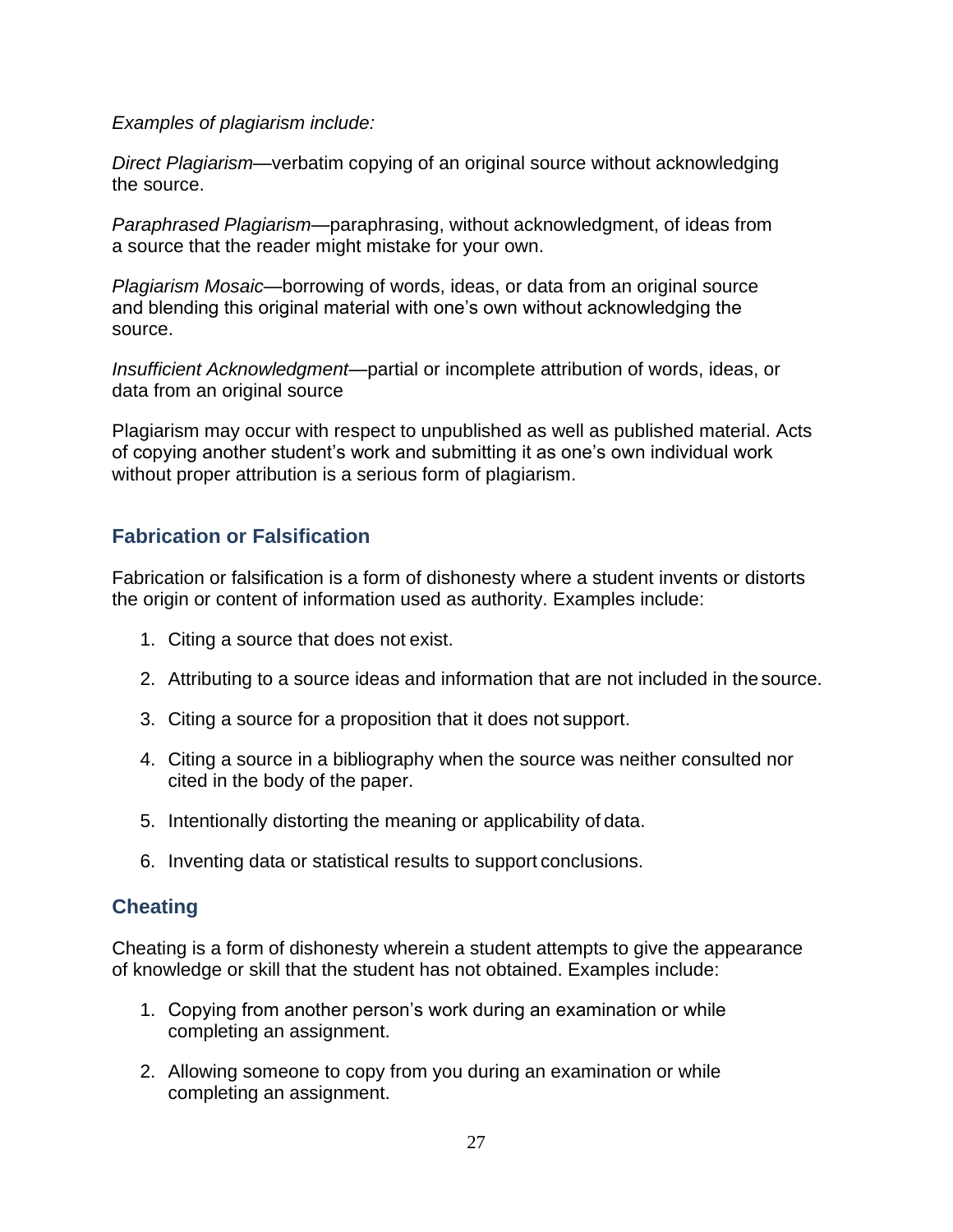- 3. Using unauthorized materials during an examination or while completing an assignment.
- 4. Collaborating on an examination or assignment withoutauthorization.
- 5. Taking an examination or completing an assignment for another person or permitting another person to take an examination or to complete an assignment for you.

#### **Other Academic Misconduct**

Academic misconduct includes other academically dishonest, deceitful, or inappropriate acts that are intentionally committed.

Examples of such acts include but are not limited to:

- 1. Inappropriately providing or receiving information or academic work so as to gain unfair advantage over others.
- 2. Planning with another to commit any act of academic dishonesty.
- 3. Attempting to gain an unfair academic advantage for oneself or another by bribery or by any act of offering, giving, receiving, or soliciting anything of value to another for such purpose.
- 4. Changing or altering grades or other official educationalrecords.
- 5. Obtaining or providing an un-administered test or answers to an un-administered test.
- 6. Breaking and entering into a building or office for the purpose of obtaining an unauthorized test.
- 7. Continuing work on an examination or assignment after the allocated time has elapsed.
- 8. Submitting the same work for more than one class without disclosure and approval.

## **INTERDISCIPLINARY GRADUATE STUDIES**

Recognizing that there are exciting and emerging areas of research that cross traditional disciplinary boundaries, ME Department Faculty are interested in providing a pathway for interdisciplinary graduate study that may not coincide with the specific primary research interests of existing ME department faculty members, but yet still falls within the discipline of mechanical engineering.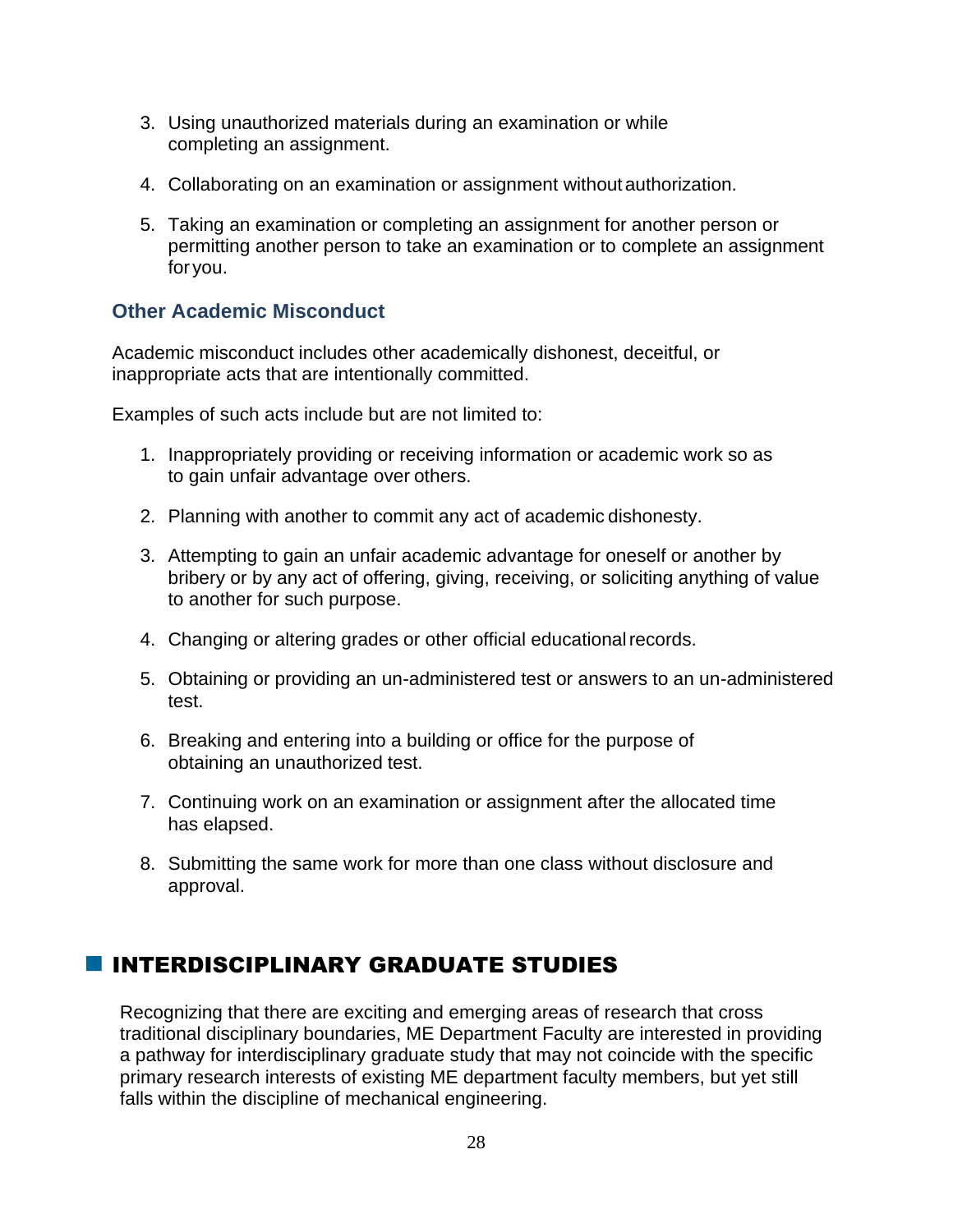The following guidelines are in place to enable interdisciplinary graduate study while helping students successfully meet ME degree requirements and facilitating program administration.

- Application for Interdisciplinary Graduate Study ideally occurs at the time of application to the ME Graduate Program, but *must* occur prior to completion of the student's first semester of their graduate degree.
- All graduate committee chairs of Mechanical Engineering students must meet the requirements for graduate faculty status in the Mechanical Engineering Department.
- Graduate committees with a chair whose faculty appointment is outside the ME Department must have a majority of the graduate committee who are ME Department faculty.
- Graduate committees with a chair whose faculty appointment is outside the ME Department must have a host department advisor who is an ME Department faculty member.
- ME Department-allocated funds are designated to support graduate students who have graduate committee chairs with faculty appointments in the ME Department.
- Interdisciplinary graduate study students will be limited to an approximate upper limit composition not exceeding 5% of the MS students and 5% of the PhD students in the ME Department.
- Graduate committee chairs whose appointments are outside the ME Department can only advise up to one ME graduate student at any given time.
- An ME Department host advisor can only serve as host department advisor to one ME graduate student at any given time.
- The student must provide evidence that full funding support is available for the anticipated duration of the proposed graduate degree (minimum of 18 months for an MS student, minimum of 3 years for a PhD student).
- Interdisciplinary students must abide by all policies and procedures described in the ME Graduate Studies Student Handbooks (except as noted and approved on ADV Form 1).

## **Approval Procedures**

- 2 Required Forms:
	- o ADV Form 1: Request for Interdisciplinary Graduate Study
	- o ME Department Checklist for Interdisciplinary Graduate Study (*See Graduate Student Resources: Form 1-Checklist for Interdisciplinary Graduate Study*)
- Host Department Advisor reviews both forms with the student
- ME Department Graduate Advisor Review
- ME Graduate Coordinator Review
- ME Department Chair Approval
- The following approvals needed for ADV Form 1 can only be obtained *after*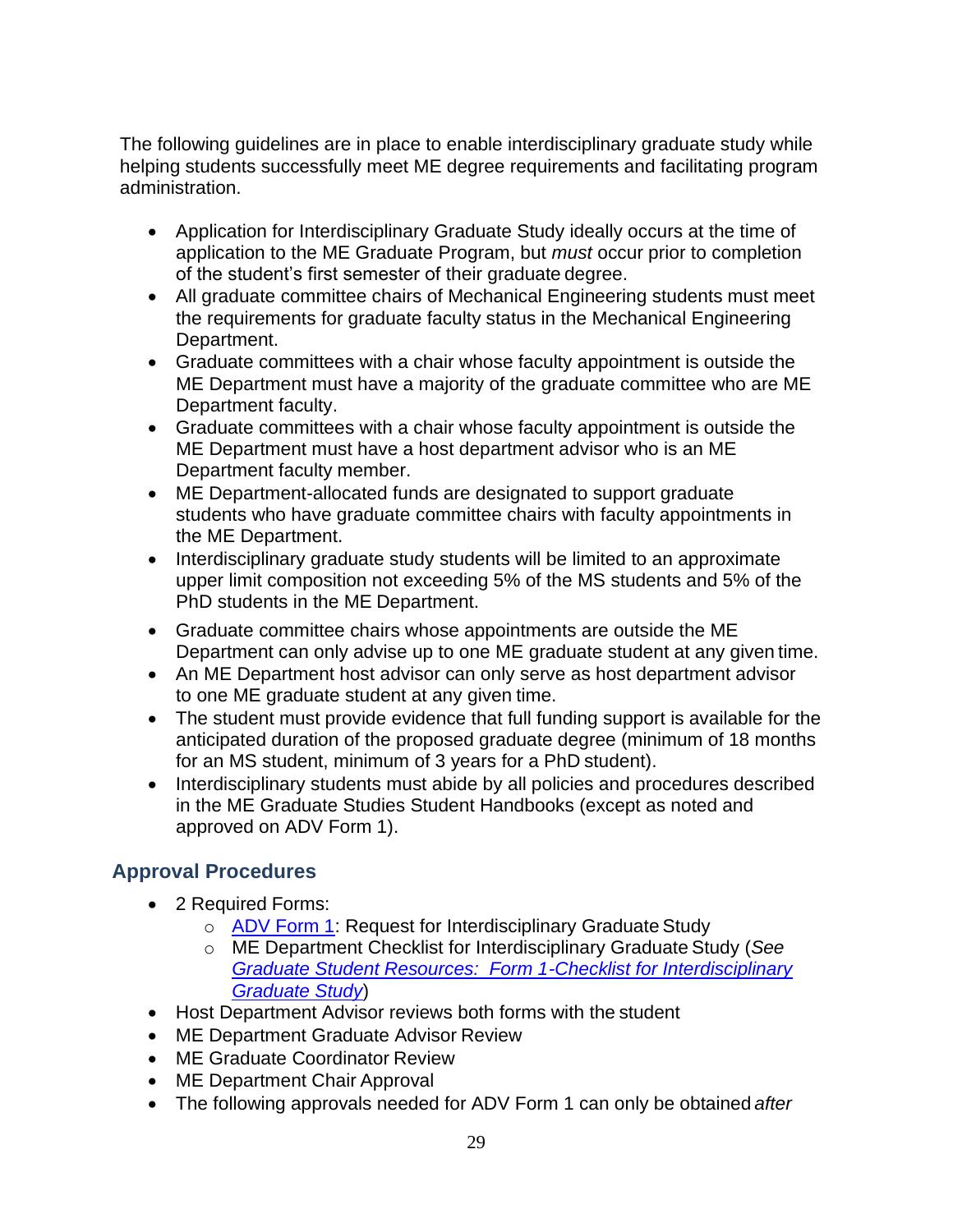ME Department Chair approval:

- o Dean, College of Engineering and Technology
- o Chair, Department of Graduate committee chair
- o Dean, College of Graduate committee chair

## **U JOINT MS/MBA PROGRAM**

The Mechanical Engineering Department and the Marriott School of Management offer a joint program leading to a master of science (MS) degree in mechanical engineering and a master of business administration (MBA) degree. The program provides advanced training in Mechanical Engineering along with management skills of the MBA program. The degrees are received simultaneously, and conferred separately by the two departments. Students must apply to both the mechanical engineering MS program and the MBA program, meeting the requirements of each department and specifying their intention to participate in the joint program in each statement of intent.

The program generally takes about three years to complete; however, some students prefer a four-year program (2 years for each degree) to provide adequate time for the MS thesis research and to increase possibilities of research funding. Students wanting to finish in three years find it beneficial to start the MS program during spring term. Starting during spring or summer term allows time to begin their thesis research early. To begin research spring or summer term, students should apply for fall semester. Students may also apply for winter semester, if graduated.

Specific requirements are the same as those listed for the Mechanical Engineering MS degree, with the following guidelines:

- Of the 30 credits required for the MS, 6 credits are for the thesis, and 24 credits are for approved coursework. Half the coursework must be in ME.
- Please see the approved coursework to identify which MBA courses can be counted on a ME Program of Study. An additional 9 credits from the ME Program of Study can be listed on the MBA Program of Study.
- It is strongly recommended that the thesis be completed and defended before beginning the MBA Core classes. It is difficult to stop research and start it again later. In addition, it may prevent the student from taking advantage of opportunities within the MBA program.

Some credits from the ME Program of Study must be taken concurrently with the MBA program in order to meet university requirements; otherwise, the 12 credits will not count toward both degrees.

## **PROSPECTUS PROCEDURES FOR THESIS/DISSERTATION**

For MS students there is a five-page limit for the body of the prospectus (problem statement through the anticipated contributions sections). For PhD students there is a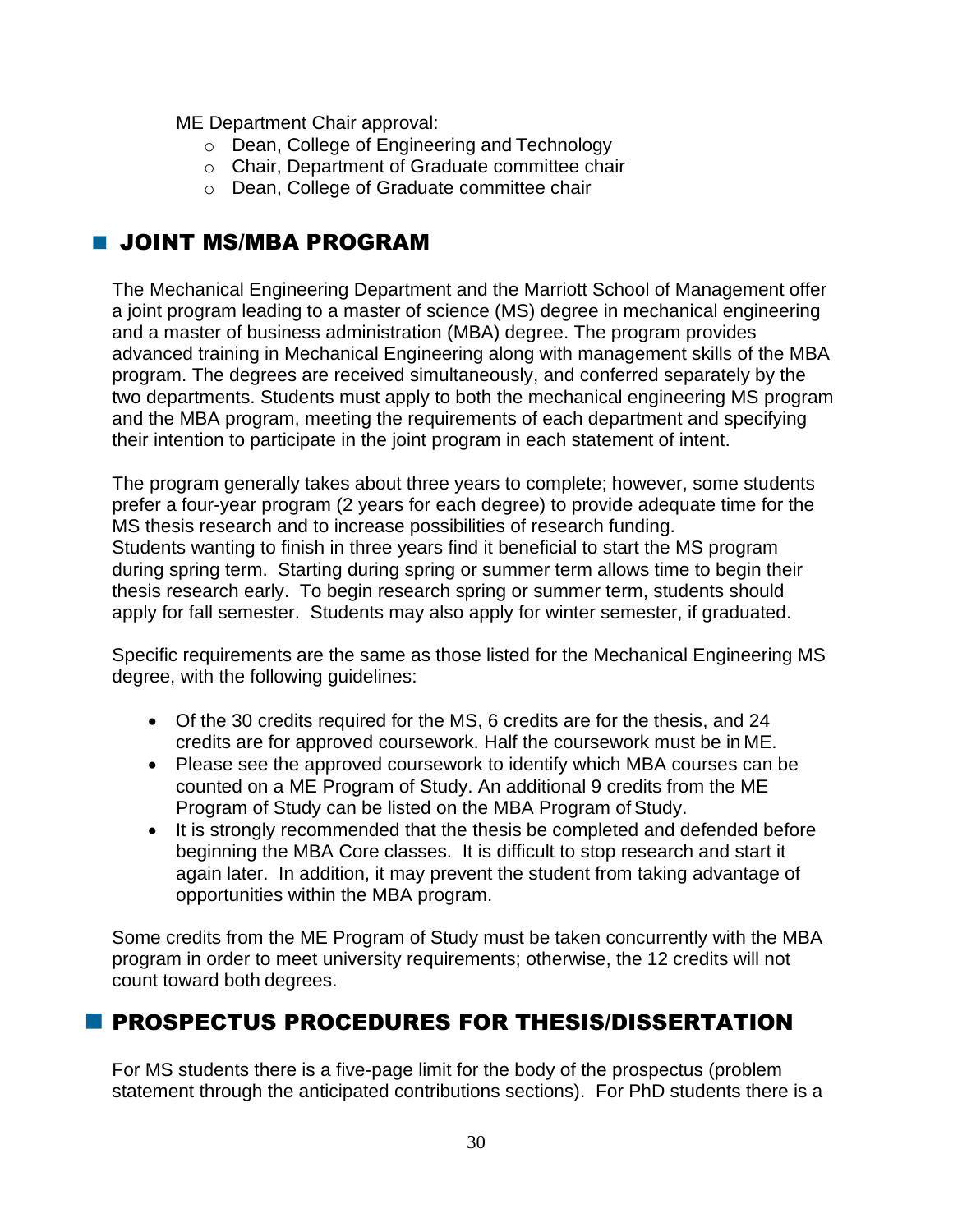fifteen-page limit for the body of the prospectus (problem statement through the anticipated contributions section). For an example outline, see Graduate Student Resources.

## PROVISIONAL ADMISSION TO MS/PHD PROGRAM

Students with a BS in programs other than Mechanical Engineering or from a non-ABET accredited program may be admitted provisionally and may need to take some of the following undergraduate courses during their first year. The applicant should work with the potential graduate committee chair (advisor) to determine exactly which courses will be required. Please note that these courses are prerequisites and will NOT count toward the MS or PhD degrees.

| Math 302, 303, and Stat 201 | 11 hours |
|-----------------------------|----------|
| <b>CE EN 204</b>            | 3 hours  |
| ME EN 321 and 372           | 6 hours  |
| <b>ME EN 335</b>            | 3 hours  |
| ME EN 312 or 340            | 3 hours  |
| <b>ME EN 273</b>            | 3 hours  |
| <b>ME EN 362</b>            | 3 hours  |

## UNIVERSITY POLICY REGARDING TEACHING AND RESEARCH ASSISTANTS

- 1. A teaching assistant is a representative of the department and university and is expected to be professional in appearance and in executing his or her duties.
- 2. When employed as a research assistant or a teaching assistant, continuing students must be registered for two or more hours during fall and winter semesters, and one or more hours during spring and summer terms. Newly admitted students must be registered for two credits in the first semester or term of admission.
- 3. Full-time graduate students who are U.S. citizens may work up to 28 hours a week during fall and winter semesters if the work is related to their Program of Study. They may work only 20 hours a week if the work is not related to their Program of Study. During spring and summer terms and holidays, graduate students who are U.S. citizens may work up to 40 hours per week provided the average hours per week during the ACA measurement period does not exceed 28 hours.

For new part-time employees, the ACA measurement period is the first 12 months of employment. For continuing part-time employees, the measurement period will begin with the first pay period on or after October 15<sup>th</sup> of the